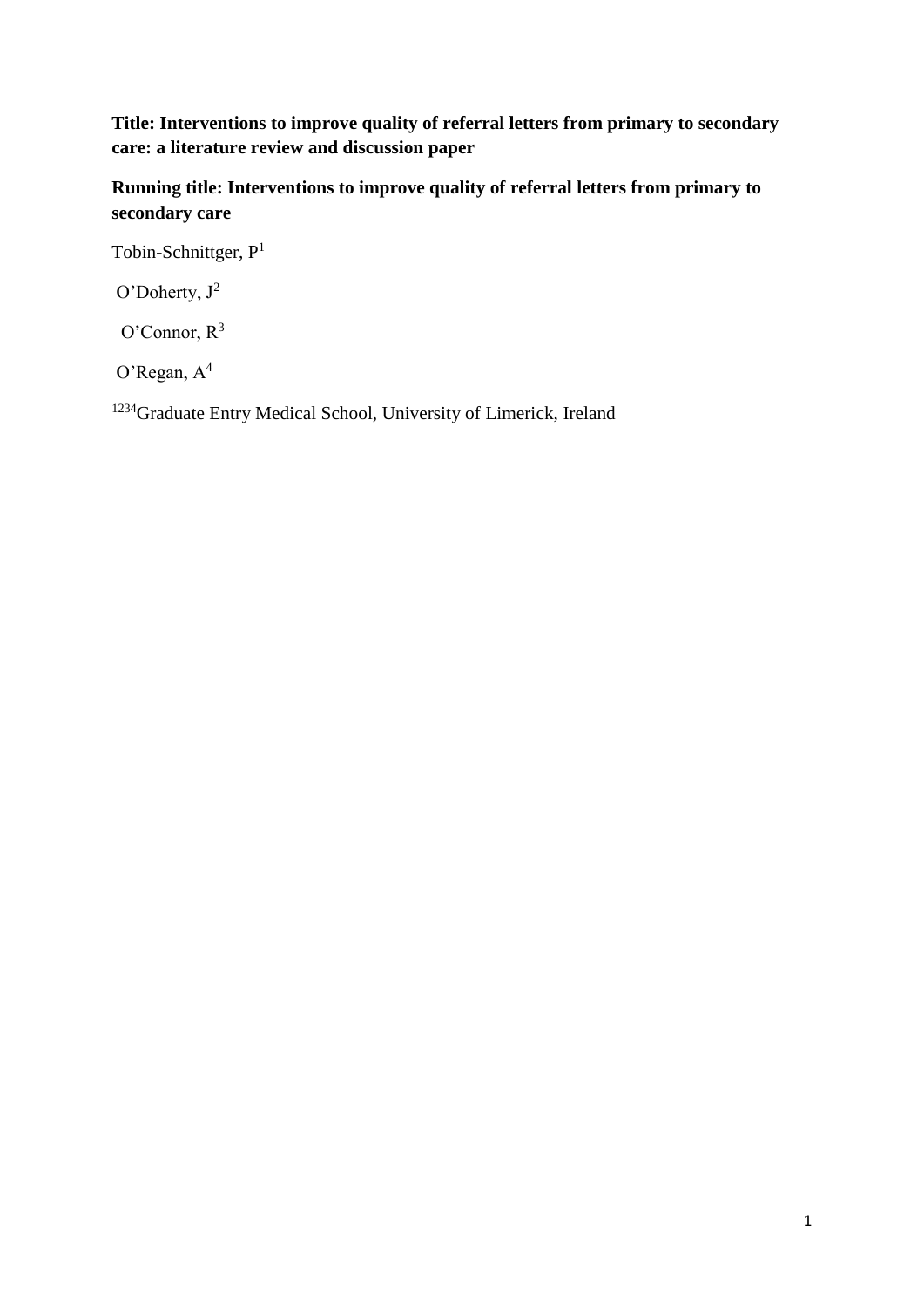Mr. Patrick Tobin-Schnittger, BSc; Medical student at Graduate Entry Medical School

Email: [13113844@studentmail.ul.ie](mailto:13113844@studentmail.ul.ie)

Corresponding Author: Ms. Jane O'Doherty, MA, BA; Research Assistant at Graduate Entry Medical School

Email: [Jane.ODoherty@ul.ie](mailto:Jane.ODoherty@ul.ie)

Address: Graduate Entry Medical School, University of Limerick, Castletroy, Limerick, Ireland

Telephone: 0852808345

Dr. Ray O'Connor, MB BCh BAO, MICGP; Senior Research Fellow at Graduate Entry Medical School

Email: [Raymond.OConnor@ul.ie](mailto:Raymond.OConnor@ul.ie)

Dr. Andrew O'Regan, MB BCh BAO, MICGP; Senior Lecturer in General Practice at Graduate Entry Medical School

Email: [Andrew.ORegan@ul.ie](mailto:Andrew.ORegan@ul.ie)

Graduate Entry Medical School, University of Limerick, Ireland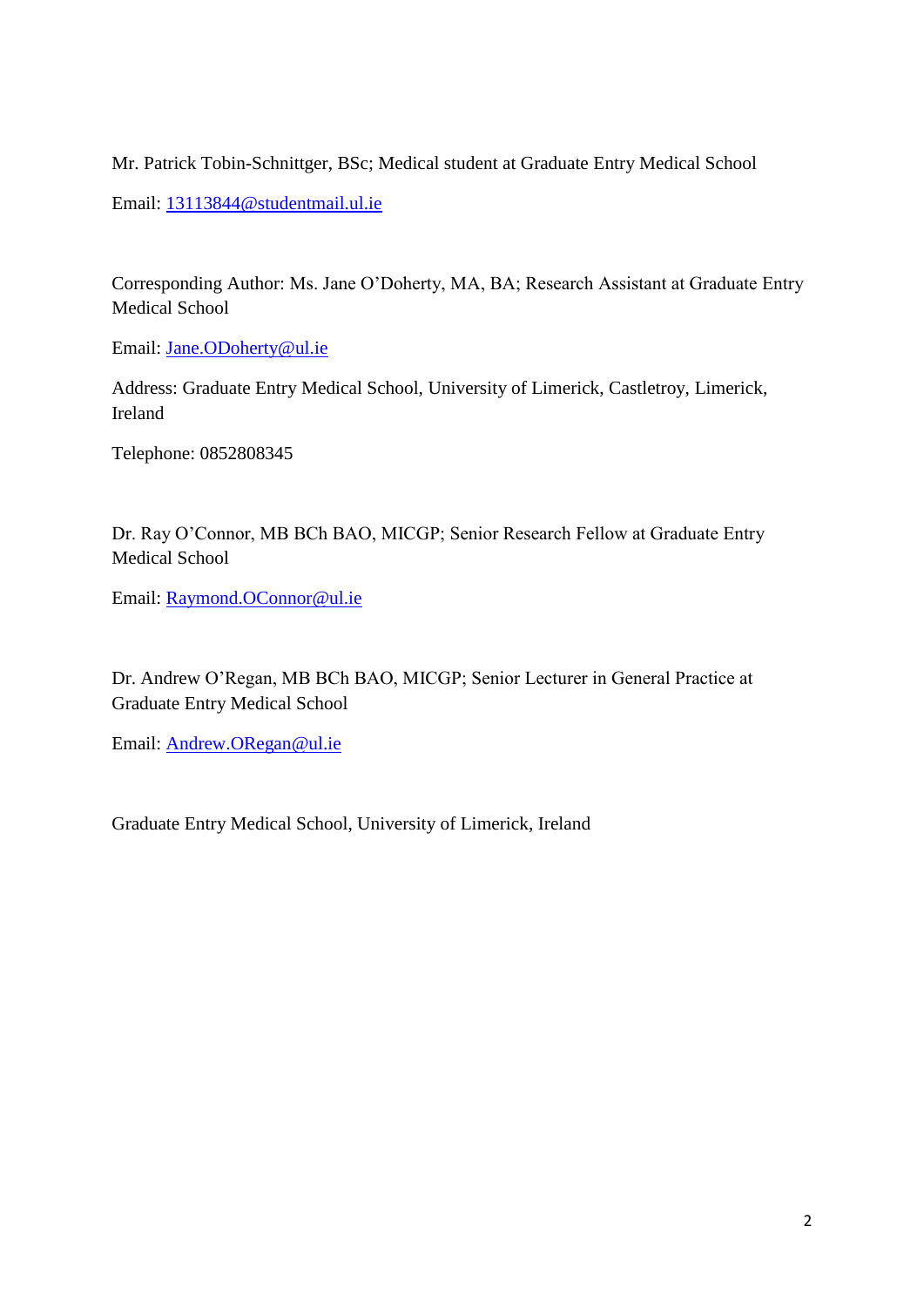# **Abstract**

**Background:** Referral letters sent from primary to secondary or tertiary care are a crucial element in the continuity of patient information transfer. Internationally, the need for improvement in this area has been recognised. This aim of this study is to review the current literature pertaining to interventions that are designed to improve referral letter quality.

**Methods:** A search strategy designed following a PICO model was used to explore the PubMed and EMBASE databases for relevant literature. Inclusion and exclusion criteria were established and bibliographies were screened for relevant resources.

**Results:** Eighteen publications were included in this study. Four types of interventions were described: electronic referrals were shown to have several advantages over paper referrals but were also found to impose new barriers; peer feedback increases letter quality and can decrease 'inappropriate referrals' by up to 50%; templates increase documentation and awareness of risk factors; mixed interventions combining different intervention types provide tangible improvements in content and appropriateness.

**Conclusion:** Several methodological considerations were identified in the studies reviewed but our analysis demonstrates that a combination of interventions, introduced as part of a joint package and involving peer feedback can improve

**Keywords:** interventions, quality, referral letters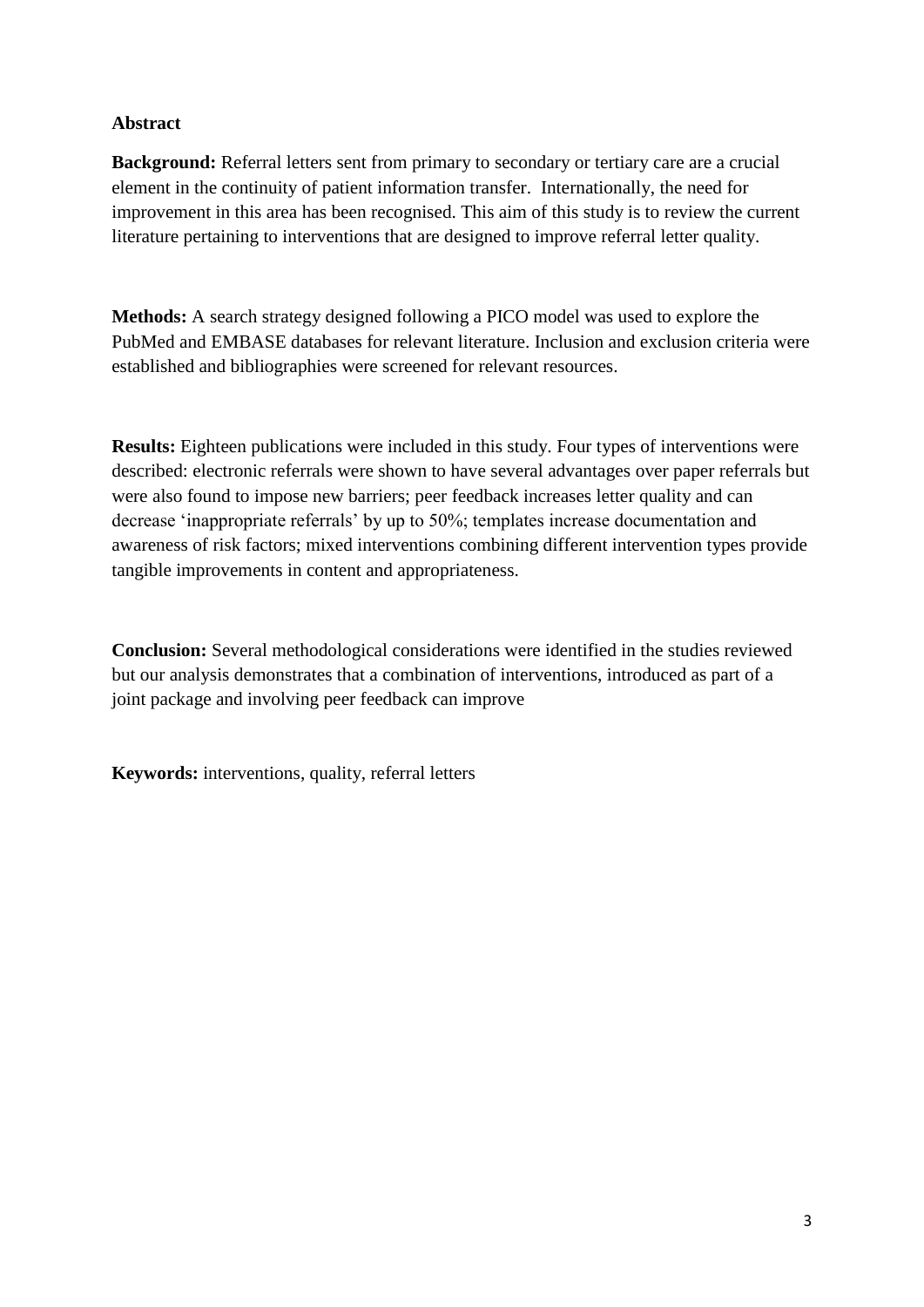## **Introduction**

In many health care systems, including Ireland and the UK, general practitioners (GPs) are the first point of contact for patients with the health system and the majority of medical problems are subsequently managed in primary care (O'Donnell, 2000). A key role of the general practitioner is to act as a gatekeeper for access to secondary services, with one systematic review showing an inverse association between good quality primary care and avoidable hospitalisation (Rosano et al, 2012). Good gate keeping in general practice is dependent on a strong doctor-patient relationship, understanding of the bio-psychosocial model as well as effective diagnostic and referral-making skills (Mathers and Mitchell, 2010). Optimal communication at the primary-secondary care interface is necessary to prevent delays in care, patient frustration and inaccurate information (Sampson et al, 2015) and the importance of high quality referral letters has been recognised (Ramanayake, 2013).

Previous studies of referral letters have found content deficits in the documentation of: medications (Toleman and Barras, 2007); prior investigations (Culshaw et al, 2008); presenting symptoms (Su et al, 2013); and appropriateness, particularly regarding stated level of urgency (Blundell et al, 2010). One study reported that completeness of documentation could have an important impact on how and when the patient is managed by specialists (Jiwa et al, 2002).Recent qualitative research involving patient participants stated that gaps in their care were often due to problems in the 'coordination of management' (Tarrant et al, 2015). Furthermore, hospital physicians in Norway considered only 15.6% of referrals from general practice to be of good quality (Martinussen, 2013). A report commissioned by the King's Fund found that the quality of 'a substantial minority' of referral letters could be improved (Foot et al, 2010).

Attempts to improve referral letter quality have therefore been the subject of research for some years but neither a Cochrane review (Akbari et al, 2008) or a previous systematic review (Faulkner et al, 2003) showed evidence of improvement by interventions. This study aims to review the current literature pertaining to interventions that are designed to improve referral letter quality.

#### **Methods**

The authors believed that a narrative review would best facilitate focussed analysis of the literature. A search strategy was designed using a PICO (Problem, Intervention, Comparator, Outcome) model (see Table 1). The databases used in the study included: PubMed, EMBASE, Web of Science, PsycINFO, Cochrane and CRD. The search used the following key words and MeSH terms e.g. 'referral'/exp OR referral AND ('letter'/exp OR letter) AND gp AND ('secondary'/exp OR secondary) AND ('care'/exp OR care) AND ('quality'/exp OR quality) AND improvement; innovation\* AND patient AND information AND referral\* AND primary AND care\*.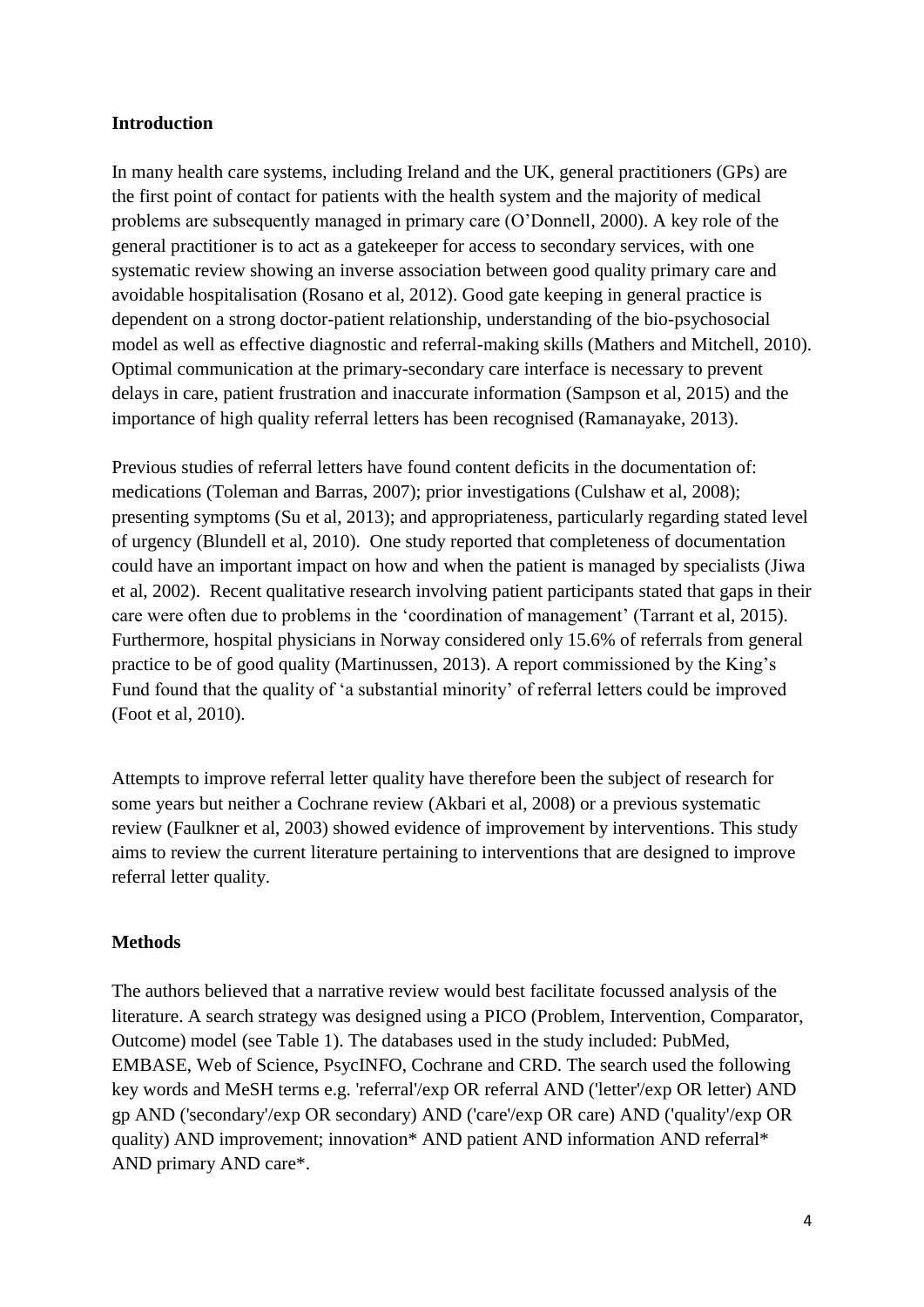#### **Table 1: PICO Strategy**

#### Inclusion and exclusion criteria

Research papers published in peer-reviewed journals between January 2007 and July 31<sup>st</sup> 2017 that were written in the English language were included in the search. The start date was chosen to overlap with the previous Cochrane review. Only papers that focused specifically on interventions to improve the quality of patient information conveyed in primary to secondary care referrals of health systems in developed countries were considered. The exclusion criteria were papers not written in the English language, studies that did not evaluate interventions on letter quality, studies of referrals to non-secondary care destinations. Papers that focused on cost effectiveness were not included in order to focus on the referral letter quality rather than financial implications.

#### Screening

Literature was reviewed by two researchers using the inclusion and exclusion criteria outlined above, and queries on the suitability of individual studies were discussed and decided upon by a third assessor. Bibliographies of selected publications were screened for any more potentially relevant resources. Previous research (Frye and Hemmer, 2012; Kvan, 2013; Lewis et al, 2017) in the fields of medical and inter-professional education have applied Kirkpatrick's levels as a model for evaluating learning and training outcomes (Kirkpatrick, 1967). The approach involves categorising the outcomes of an intervention into one of four levels: 1- the level of attitude or reaction; 2-whether learning has occurred in terms of knowledge or skills; 3 – to what extent has the skills or knowledge been applied in practice; 4 – an impact on the health system or patients (Lewis et al, 2017). While the outcome measurements from each level are not hierarchical, they are considered a useful starting point for comprehensive evaluation (Lewis et al, 2017) and go beyond the level of learner satisfaction (Frye and Hemmer, 2012).

#### **Results**

The initial search yielded 291 papers after the removal of duplicates. Full details of the searches are included in Figure 1. Selected papers were screened by title and subsequently screened on their abstract or full manuscript. Eighteen studies were selected for review based on the set criteria. Papers were mainly excluded that did not pertain to referral letters, were not directed to secondary care and did not evaluate an intervention to promote quality. The publications were assessed thematically, and their results presented by intervention type. Four of the studies demonstrated some degree of impact on the health system (Kim et al, 2009; Evans, 2009; Rokstad et al, 2013; Wright et al, 2015). Table two describes each of the studies and table 3 outlines the main findings of each intervention.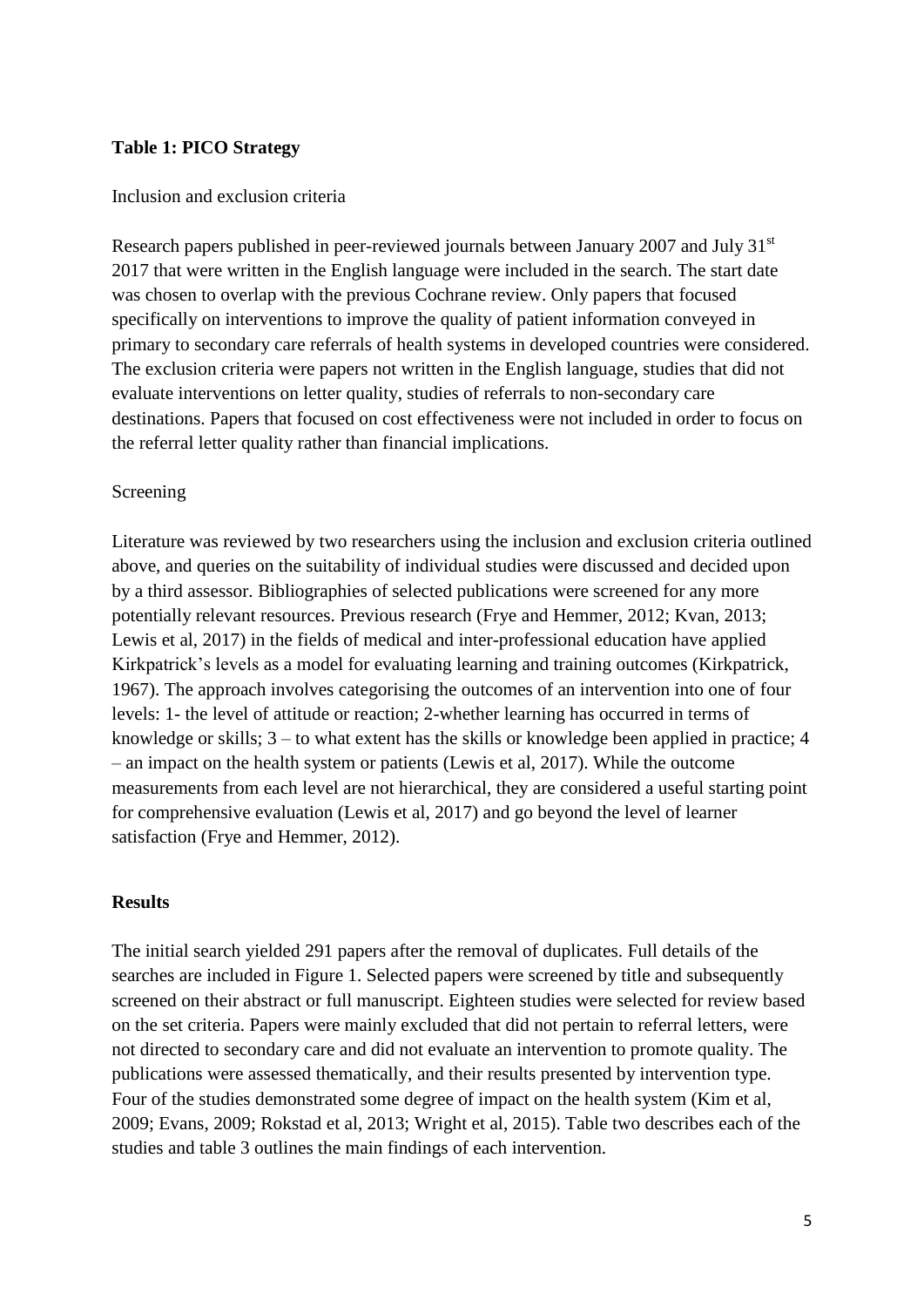# **Table 2: Description of studies**

# **Table 3: Study outcomes**

## Impact of electronic referrals (ERs)

Shaw and de Berker (2007) reviewed electronic (ER) and paper referrals written and found that ERs were more effective at containing demographic data when compared to manual referring but less effective at clinical data that would lead to a diagnosis. The authors cautioned against prioritising the ER process over the clinical context of the patients' problems. This was a small, descriptive study, involving retrospective data analysis. Electronic referrals were superior at recording prescription lists and patients' demographics compared to paper referrals but difficulties cited with free text may reflect an inherent problem with the design of the proforma itself. Nash et al (2016) found that ERs were of better quality than handwritten, providing more information on medication and medical history. In contrast, a survey of 298 primary care providers (PCPs), (Kim et al, 2009), found that the majority believe that ERs promoted better quality of care. This was a self-report design and consequently, the results are subject to recall bias. The survey was conducted online and it is possible that participants that were more IT savvy would be more inclined to respond to the web-based questionnaires.

In a qualitative study of the ER system (Hysong et al, 2011) primary and secondary care physicians agreed that ERs could enhance the referral system but that key systems coordination principles needed to be in place in order for an ER system to function. These included clarity of roles, standardisation of practises and adequate resourcing. This qualitative study was limited to participants from a single health network, which may limit transferability to other health centres. Zuchowski et al (2015) found that the capability of the ER system to improve communication with secondary care specialists varied between specialties. A recurring theme in relation to ER systems was that of "rigid informational requirements", with many GPs resorting to telephone and email use to communicate with those specialists "with whom they had established relationships". This study was confined to one regional network, which limits the transferability of results. Only PCPs were interviewed for this study. Involvement of the specialists who received the referral letters would had been useful for triangulation.

# Impact of peer-feedback

A year- long intervention (Evans, 2009) which provided GPs with protected and resourced time for peer-review and regular meetings with hospital specialists reported substantial improvement in letter quality. Referrals were rated for their content and in two of the three participating practices the content improved. This was a one-year pilot study but it was limited to one region and the authors suggest that the intervention may not be suited to other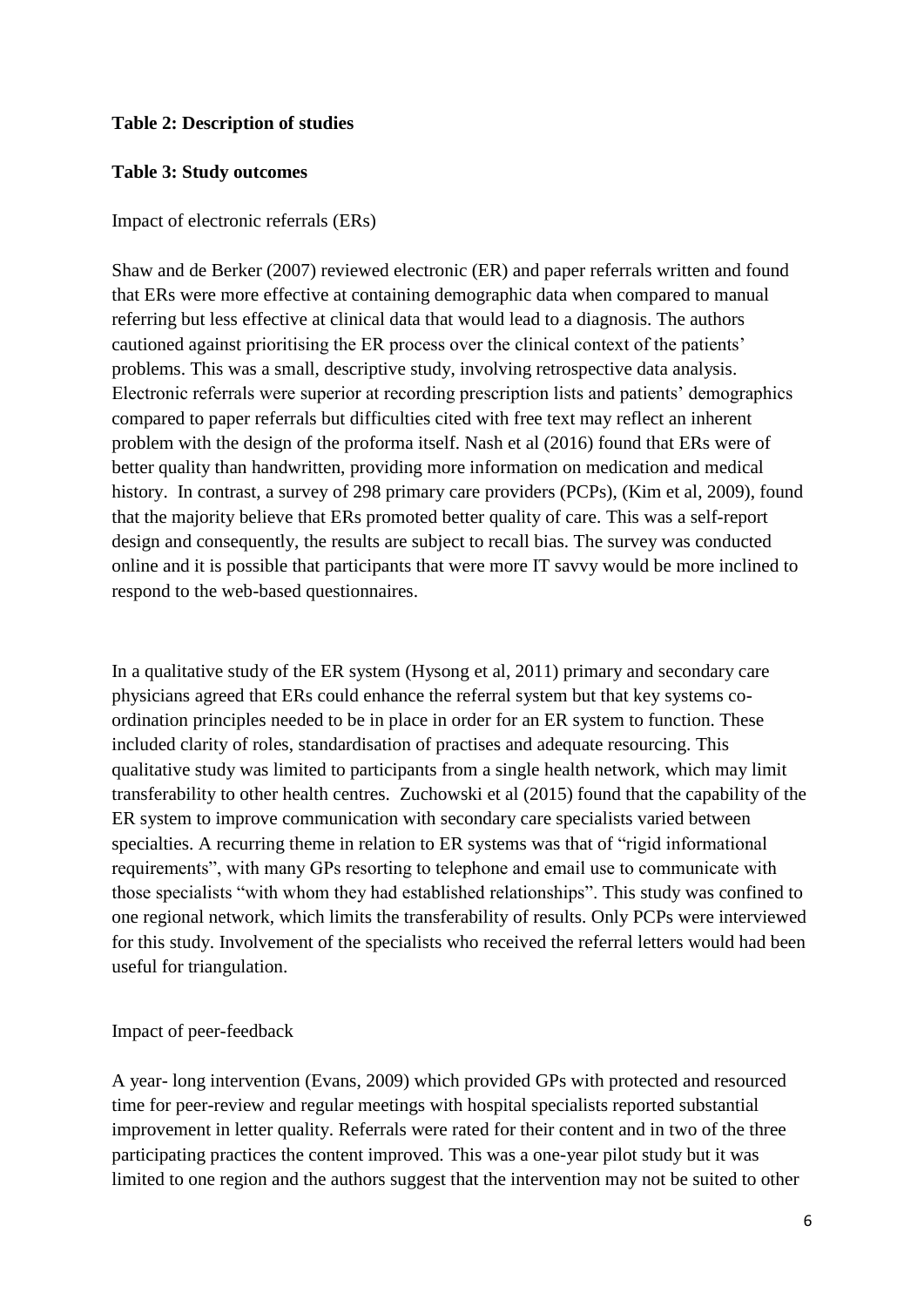regions. Xiang et al (2013) retrospectively analysed GP referrals before and after the introduction of a system that provided GPs with peer feedback for seven months. They found significant improvements in documentation of past medical history and prescribed medication however, no significant increase in the relevant clinical information or clarity of reason for referral was detected. Both internal and external validity were strong in this study as the design involved a large number of referral letters from a setting with a diverse population. However, the hospital specialist was not involved in assessing referral letters. There was a follow up with only seven months between baseline and assessment periods. An uncontrolled study of GP referrals to endoscopy units (Elwyn et al, 2007), referrals were analysed by two GPs to evaluate their adherence to NICE guidelines. Same day written feedback was provided to those whose letters did not comply, outlining their deficits. The mean adherence to guidelines improved from 55% before the intervention to 75% afterwards. This study involved a wider timeframe - five months pre and six months post intervention data, which did not include a control group. Authors stated that they received several letters of complaint from clinicians voicing concerns that the system would erode clinical freedom.

#### Impact of templates

A study of referrals using templates from nine primary care practices to nephrology clinics reported a significant increase in the level of documentation of relevant clinical information from pre to post-intervention (Haley et al, 2015). Furthermore, in post-intervention interviews, primary care providers said that the intervention helped to increase awareness of risk factors and management guidelines in chronic kidney disease. Familiarity with interviewees may have introduced bias and skewed the results. The specific patient group attending PCPs and nephrology practices in two locations are not reflective of the wider healthcare system. Practices were recruited on a voluntary basis so volunteer bias was a factor in this study. A study of referrals from general practice to lung specialists (Rokstad et al, 2013) investigated an optional electronic guideline incorporated in the practice software. Lung specialists, who were blinded as to whether the referrers were using the intervention or not, used an evaluation form to score the referral and reported improved quality of referrals and time saving. Both the GP and hospital specialist were interviewed about the referral tool, which facilitates a wider range of perspectives. There were problems with the implementation of the intervention as many GPs who agreed to use the template did not continue to do so, which may reflect a problem with usability of the template.

Wahlberg et al (2015) conducted a randomized cluster trial using templates for four commonly encountered, potentially serious presenting complaints across 14 practices in Norway. Statistically significant improvements in quality of referral letters were associated with three of the four templates were reported. The randomised cluster design of this study lead to a number of problems. First, there is possible bias whereby more proactive GPs may be inclined to use the referral templates and thereby skew results. Second, adherence to the referral template may be variable depending on workload and time constraints. A second analysis published one year later (Wahlberg et al, 2016) investigated the impact on patient experience of the care process using self-report questionnaires and found no significant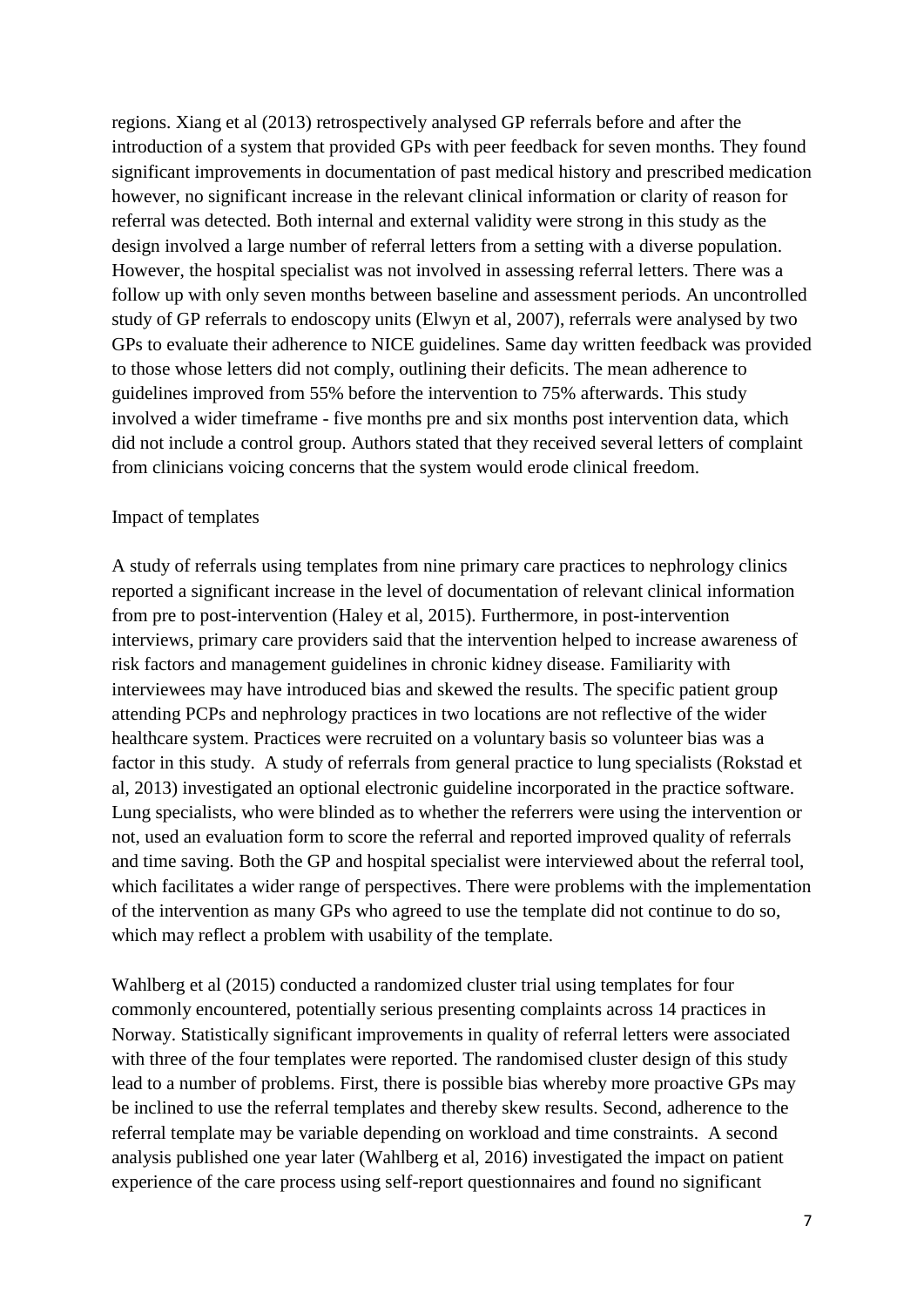improvement in patient experience. This paper had a high response rate (82%) but the use of a short form questionnaire limited the depth of data that was collected. The authors conceded that the study lacked a solid analytical framework. A final analysis (Wahlberg et al, 2017) investigated the impact of the referral template on the quality of care received in the hospital and, similarly, no significant improvement in hospital care was observed. A large number of assessors were involved in grading the quality of referrals, which may have implications for reproducibility of the findings. The authors acknowledged that because of the retrospective nature of the design, that they can only assess actions recorded and that there may have been actions performed and not recorded.

Eskeland et al (2017) asked GPs to read gastroenterology-related clinical vignettes and write clinical referral letters based on the information. GPs were randomised to a control or an intervention, which was a set of diagnosis-specific checklists. A consistent improvement in referral quality was observed in the intervention group. Clinical vignettes were used instead of real life consultations in order to standardise the setting but the findings are therefore not reflective of the interpersonal interactions of which general practice consultations consist. The system didn't record all aspects of the referral and this may affect the validity of the findings. Jiwa and Dhaliwal (2012) introduced templates for referring to six hospital disciplines. They compared 56 referral letters from seven GPs (pre-intervention) to 48 electronic referrals four months after and found that the amount of referral information and the confidence of the clinician receiving the referral in their ability to make a decision based on the referral increased. Of the ten GPs who commenced the study, only seven completed the intervention, which may reflect usability problems with the referral software. The mean number of patients per practice were given but not the total number of patients involved in the study. Jiwa et al (2014), in a non-randomised controlled trial asked GPs in both control and intervention groups to read clinical vignettes and make referral decisions based on what they had read. The quantity of clinical information in the letter improved but this did not result in a significant change in appointment scheduling. This paper took into account that there was no doctor-patient interaction as actors are used to play the role of the patient. In phase one, GPs were shown vignettes of an actor-patient performing a monologue and phase two, the intervention group used the referral software and the control group did not. GPs withdrew after phase one in the control and intervention groups for reasons that were not explained which resulted in lower numbers in phase two.

#### Impact of mixed interventions

A pilot study of 13 practices in the UK (Wright et al, 2015) used a service combining referral guidelines, templates, and feedback from those who triage referrals. In the intervention group, fewer referrals were challenged for incompleteness or insufficiency of information and the number of referrals decreased. Interviews with practice staff and patients found a high degree of satisfaction with the system. Practices were recruited on a voluntary basis so volunteer bias was a factor in this study. In a small scale study (Corwin and Bolter, 2014), GPs were initially given written feedback on their letters from hospital colleagues and a comparison was made between the letter quality before and five-months post this intervention. Secondly,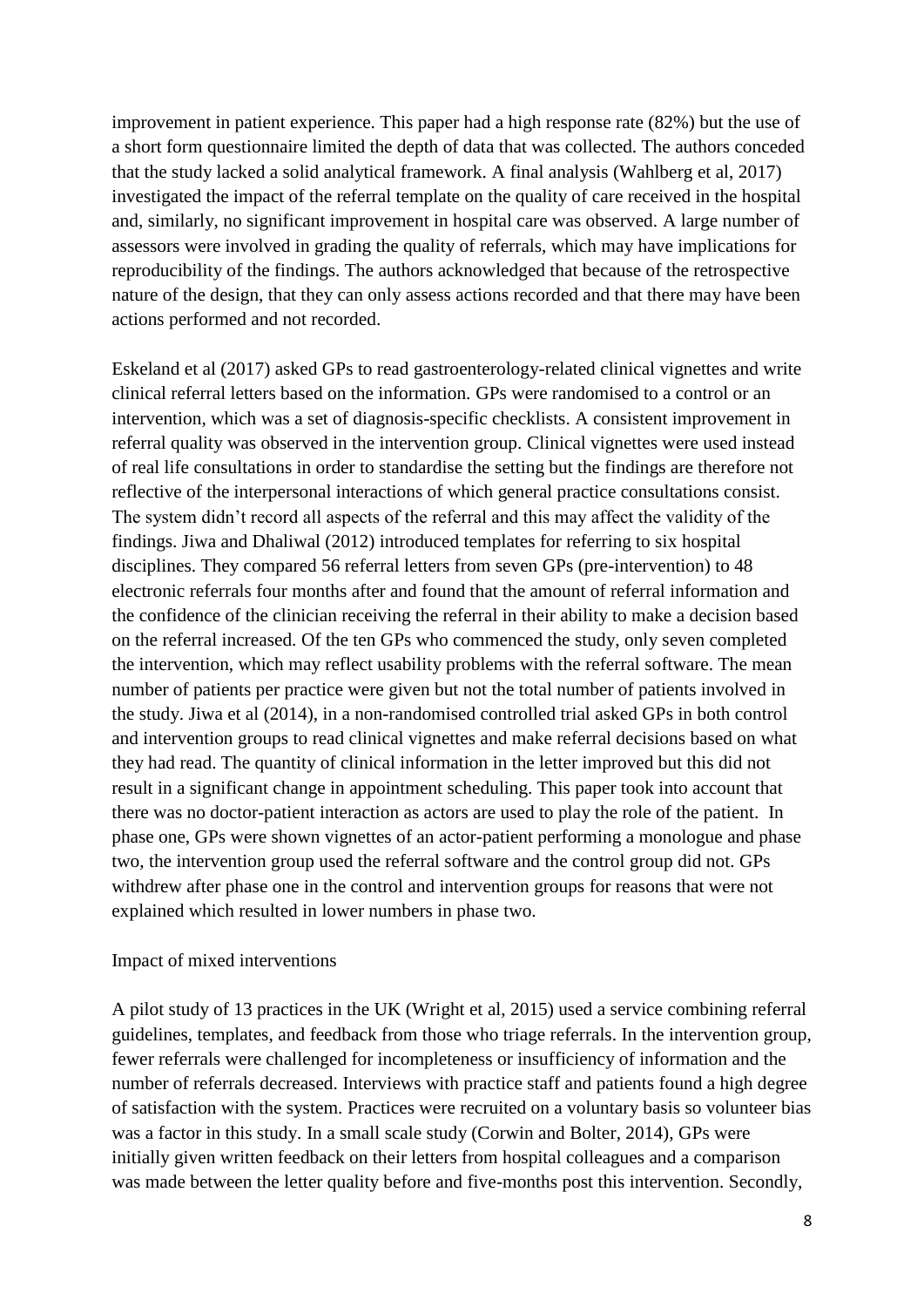electronic referrals were introduced and a comparison was again made between referrals before and five months after. Feedback improved the referral quality and electronic referrals did not. The sample size was small but quality was assessed at five months and again at ten months after baseline. Quality of referrals was measured using only a single tool; a nine-point checklist, with some letters scoring high because they contained a lot of information despite being difficult to follow and sometimes incoherent.

#### **Discussion**

Our results have shown that several interventions have had moderate success in improving referral letter quality. Some studies claim to have had an additional impact on the health system and have been initially categorised as a Kirkpatrick level 4. However, a deeper analysis contests this assertion. Kim et al (2009) were relying on the perceptions of physicians and not on an objective measure of systems improvement. Rokstad et al (2013) found that specialists could afford to spend less time reviewing letters done using templates but this time saving does not necessarily translate into a positive impact for the system or the patient. Both Evans (2009) and Wright et al (2015) report a reduction in referrals as a result of their intentions but the use of referral counts as a proxy for improvements in health systems has been contested (Foot et al, 2010). Higher or lower referral rates do not translate to good quality practice or referral writing (Knottnerus et al, 1990).

Twelve of the interventions scored a Kirkpatrick level of three but the outcomes based focus of this system can give an impression of high impact, while missing out in the processes involved the associated intricacies. One such feature in the case of templates is that, in many instances, GPs preferred to use free text rather than the 'tick-box' approach provided by the template, which was interpreted as a preference among GPs for including the patient narrative (Jiwa et al, 2014). Similarly, Zuchowski et al (2015) commented on the rigidity of ERs and that inter-clinician communication was an essential component of referrals. More robust methodology is also needed, including follow-up assessments at six and twelve months postintervention; longer duration of interventions and involvement of GPs at the design of any intervention that involves them. We suggest that a needs assessment of GPS be conducted and described in any future paper involving interventions that involve them.

Perceptions about quality differ between GPs and hospital specialists. In a large survey of American physicians (O'Malley and Reschovsky, 2011) 69.3% of GPs believed that they usually included relevant clinical details in referral letters whereas only 34.8% of consultants said that they received those details. Our study has reviewed investigations that were designed to improve referral letter quality but this question must be considered in the context of how quality is assessed. Furthermore, long standing concerns over a lack of consensus among practising GPs about what constitutes a good quality referral letter have been expressed (Jiwa and Burr, 2002)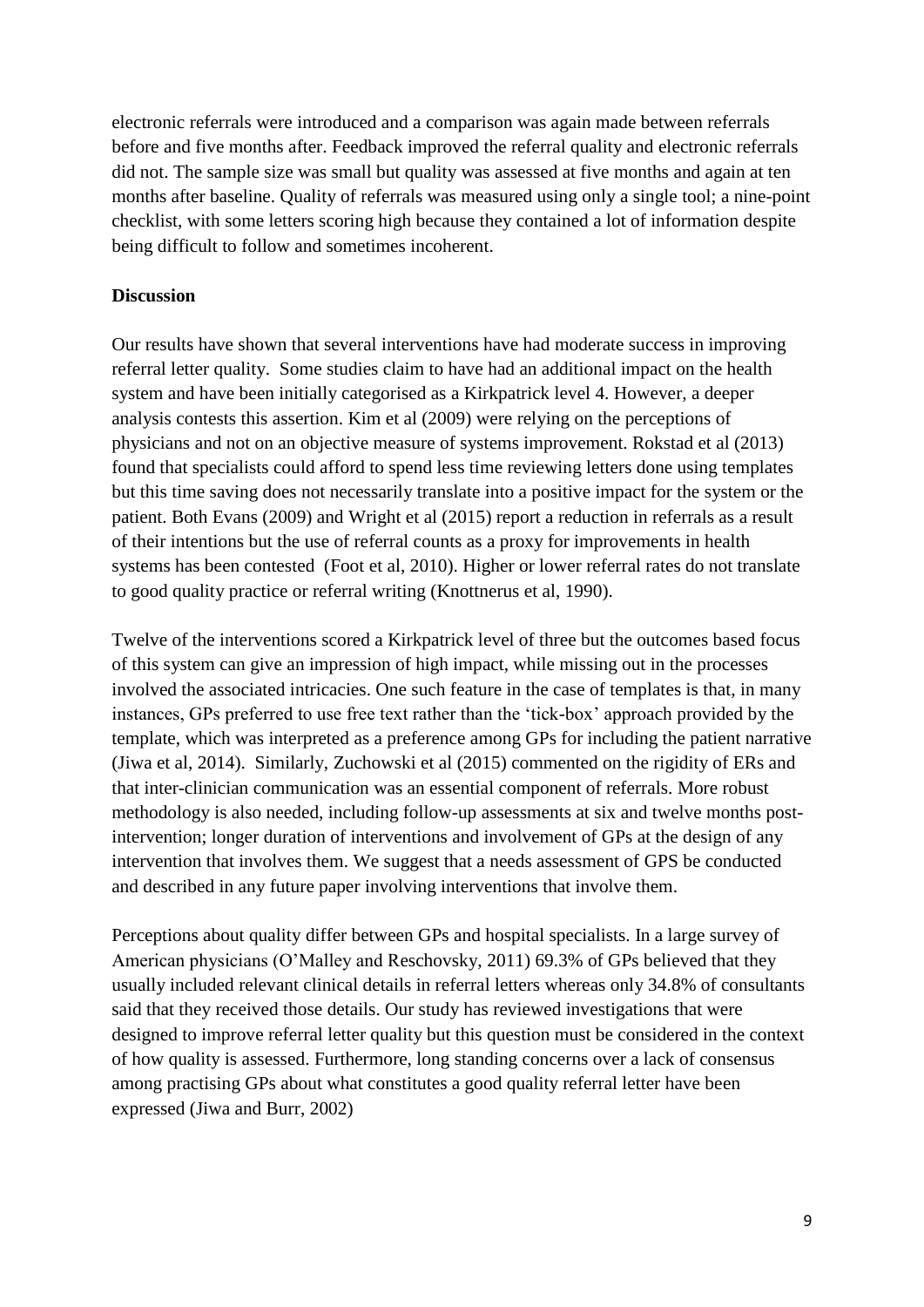The more favourable interventions reviewed in this paper involved a combination of peer feedback with a software intervention (Corwin and Bolter, 2014; Wright et al, 2015). This finding has been noted in research (Bennett et al, 2001) showing that ENT referrals from primary care were improved by combining a basic template with an educational video. GPs have expressed preference to learn about how best to make a referral and various clinical conditions through engagement with consultant colleagues (Eaton, 2008). Interestingly, a recent meta-analysis showed that there was a role for "interactive communication" to improve "the effectiveness of primary care-specialist collaboration" (Foy et al, 2010). A prior review of healthcare communication called for an increase in feedback between GPs and specialists to improve the quality of referral letters (Vermeir et al, 2015). Furthermore, a recent qualitative study with newly qualified GPs proposed integration of training across different specialties to help future GPs and consultants to "work collaboratively across the organisational boundaries" at the primary secondary care interface (Sabey and Hardy, 2015).

Jiwa and Dadich systematically analysed the literature around communication and reported overall poor quality of communication leading to compromised patient outcomes (Jiwa and Dadich, 2013). The question of how to improve quality has eluded previous systematic reviews. Its complexity is that it is interlinked with several other factors relating to the health system, clinician capacity, attitudes and experiences, as well as the complexity of the clinical problem. A systematic review, restricted to protocol, cannot peel away the layers of contextual variables. Indeed, an analysis by Pawson et al of the lack of success of reviews of healthcare studies stated that "multiple lessons" are often missed because of their failure to "address the wider scenario" (Pawson et al, 2014). Previous research on peer feedback (Jiwa et al, 2014) concurs with studies included in this review (Evans, 2009; Haley et al, 2015) showing GPs welcome feedback but, that as a stand-alone measure, it does not significantly improve quality of referrals.

Studies varied in methodologies; 12 studies were quantitative, four were qualitative and two studies used a mixed methods approach. Study limitations included having a small sample size, (Jiwa and Dhaliwal, 2012; Corwin and Bolter, 2014) and being limited to a single region or health service network, (Shaw and de Berker, 2007; Evans, 2009; Hysong et al, 2011; Rokstad et al, 2013; Wahlberg et al, 2015; Zuchowski et al, 2015; Nash et al, 2016; Wahlberg et al, 2016; Wahlberg et al, 2017), and consequently, the findings may not be generalizable and relevant to other health systems. Some of the studies involved only primary care practitioners (PCPs) as participants, whereas the involvement of specialists would have been useful for triangulation (Xiang et al, 2013; Eskeland et al, 2017). Many of the quantitative studies had pre and post intervention data analysis but no longer term follow up after one year (Elwyn et al, 2007; Xiang et al, 2013; Haley et al, 2015). Some of the studies involved voluntary participation with associated volunteer bias (Haley et al, 2015; Wright et al, 2015) and one of the studies used a self-report design with the potential for recall bias (Kim et al, 2009).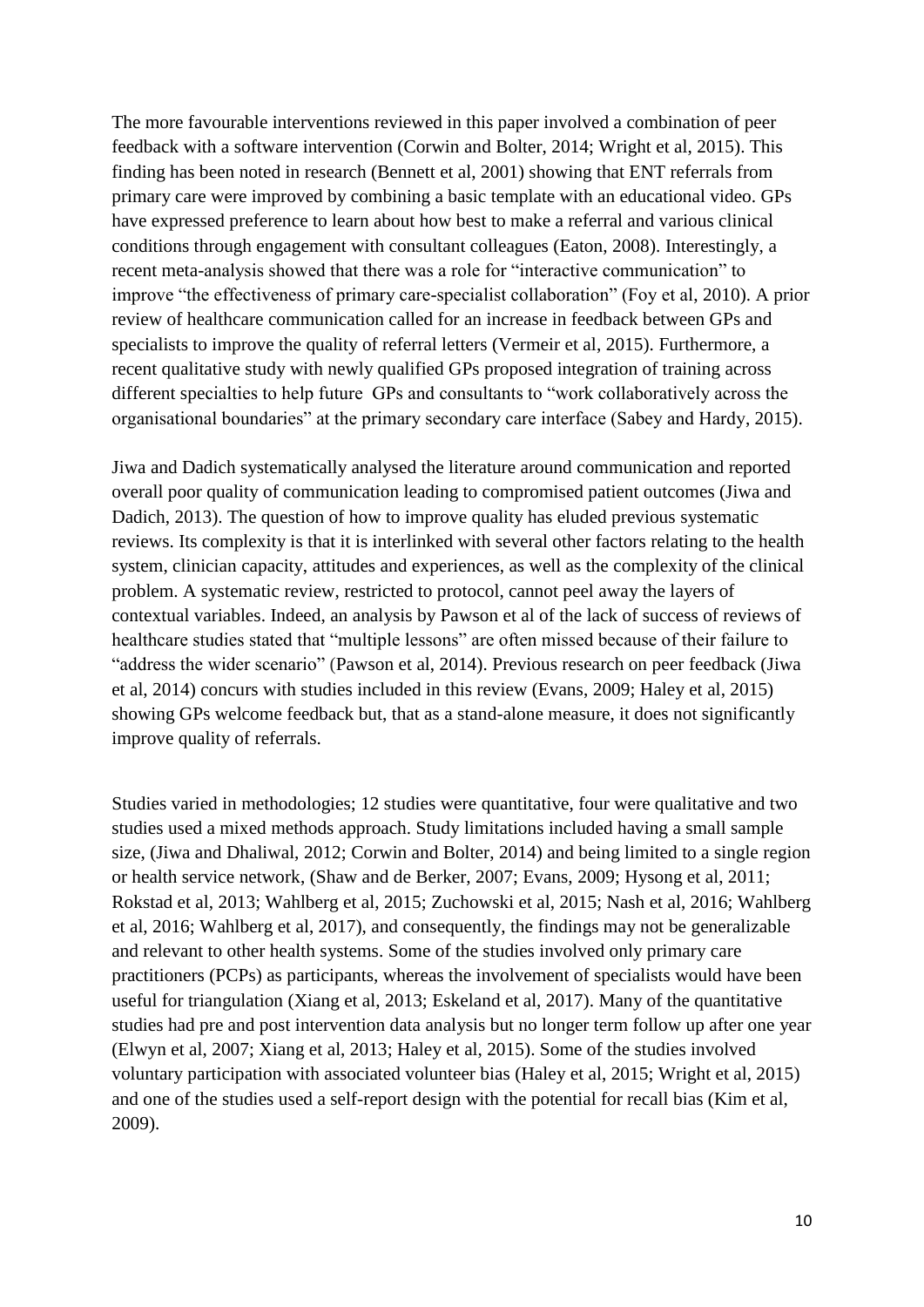Limitations only papers published in the English language were reviewed and there is a possibility that publications were missed. There is also a risk of publication bias in that studies that reported negative findings from interventions were not published. Future research should include objective assessments of clinical care quality measures to investigate more rigorously if referral letter improvements can improve the care the patient receives. Also, studies that evaluate the processes involved in the referral including the patient experience are needed as well as evaluations of the implementation of quality improvement interventions. Research on the sustainability of ongoing peer feedback (between GPs) and inter-professional communication involving clinicians who write and receive referral letters with long term follow up data is needed.

#### **Conclusion**

This review has summarised and categorised interventions for quality improvement in GP referral letters over the past ten years. Our analysis demonstrates that a combination of interventions, introduced as part of a joint package and involving peer feedback can improve both letter quality and, in a small number of instances, the health care system. Inter-clinician collaboration is most likely the single most important factor.

#### **Conflict(s) of Interest:** None

#### **References**

Akbari, A., Mayhew, A., Al-Alawi, M.A., Grimshaw, J., Winkens, R., Glidewell, E., Pritchard, C., Thomas, R. and Fraser, C. 2008: Interventions to improve outpatient referrals from primary care to secondary care. *The Cochrane System of Systematic Reviews* 8, (4), CD005471.

Bennett, K., Haggard, M., Churchill, R. and Wood, S. 2001: Improving referrals for glue ear from primary care: are multiple interventions better than one alone?. *Journal of Health Services Research & Policy* 6, (3), 139-144.

Blundell, N., Clarke, A. and Mays, N. 2010: Interpretations of referral appropriateness by senior health managers in five PCT areas in England: a qualitative investigation. *Quality and Safety in Health Care* 19, (3), 182-186.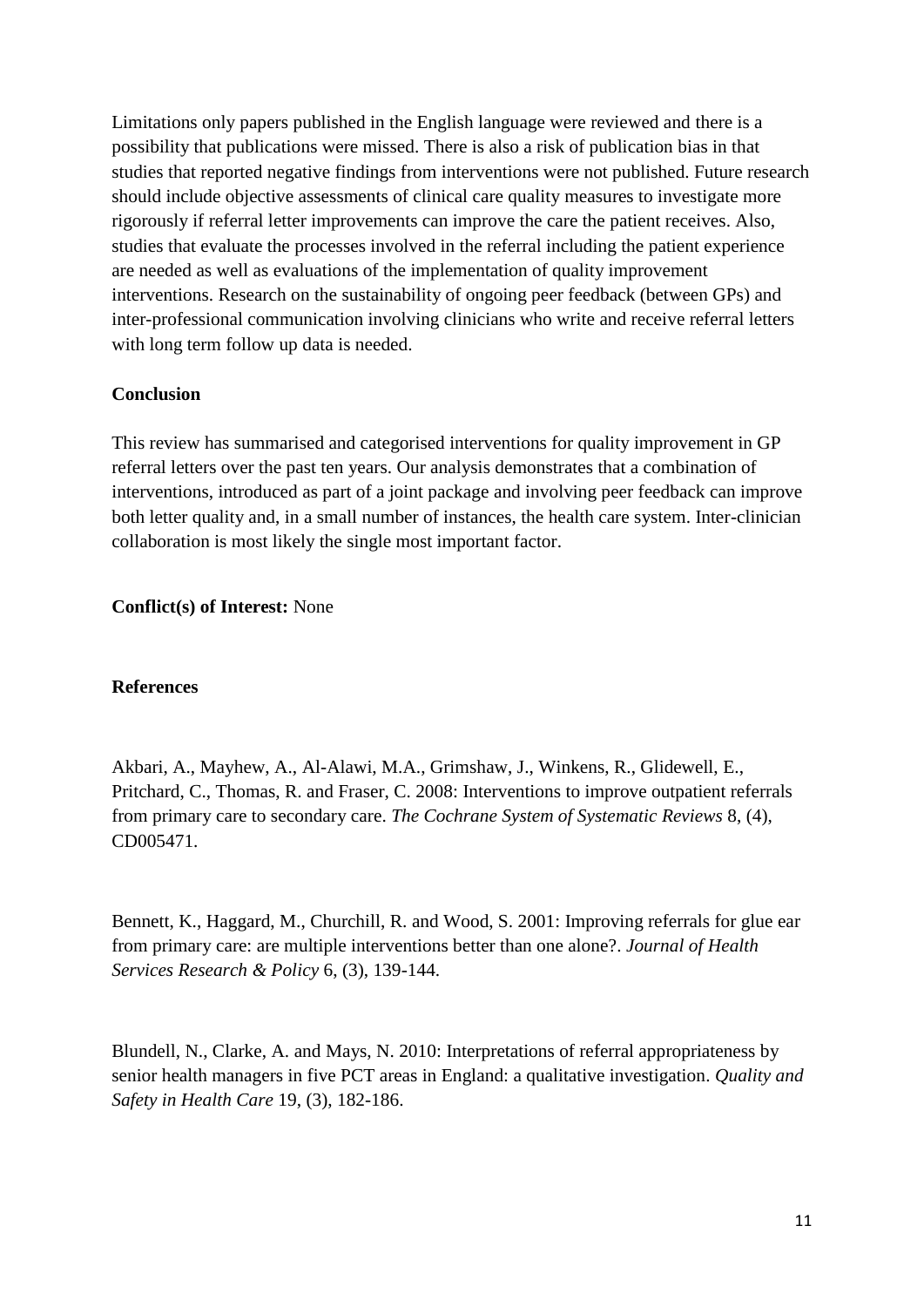Corwin, P. and Bolter, T. 2014: The effects of audit and feedback and electronic referrals on the quality of primary care referral letters. *Journal of Primary Health Care* 6, (4), 324-327.

Culshaw, D., Clafferty, R. and Brown, K. 2008: Let's get physical! A study of general practitioner's referral letters to general adult psychiatry--are physical examination and investigation results included?*. Scottish Medical Journal* 53, (1), 7-8.

Eaton, L. 2008: BMA backs GPs in their objections to financial incentives to limit hospital referrals. *British Medical Journal* 337, a2306.

Elwyn, G., Owen, D., Roberts, L., Wareham, K., Duane, P., Allison, M. and Sykes, A. 2007: Influencing referral practice using feedback of adherence to NICE guidelines: a quality improvement report for dyspepsia. *Quality and Safety in Health Care* 16, (1), 67-70.

Evans, E. 2009: The Torfaen referral evaluation project. *Quality in Primary Care* 17, (6) 423- 429.

Eskeland, S.A., Brunborg, C., Rueegg, C.S., Aabakken, L. and de Lange, T. 2017: Assessment of the effect of an Interactive Dynamic Referral Interface (IDRI) on the quality of referral letters from general practitioners to gastroenterologists: a randomised crossover vignette trial. *BMJ Open* 7, (6), e014636.

Faulkner, A., Mills, N., Bainton, D., Baxter, K., Kinnersley, P., Peters, T.J. and Sharp, D.A. 2003: Systematic review of the effect of primary care-based service innovations on quality and patterns of referral to specialist secondary care. *British Journal of General Practice* 53, (496), 878-884.

Foot, C., Naylor C., and Imison, C. 2010: *The quality of GP diagnosis and referral.* London: The King's Fund , available: <https://www.kingsfund.org.uk/sites/default/files/Diagnosis%20and%20referral.pdf> [accessed 10 July 2017].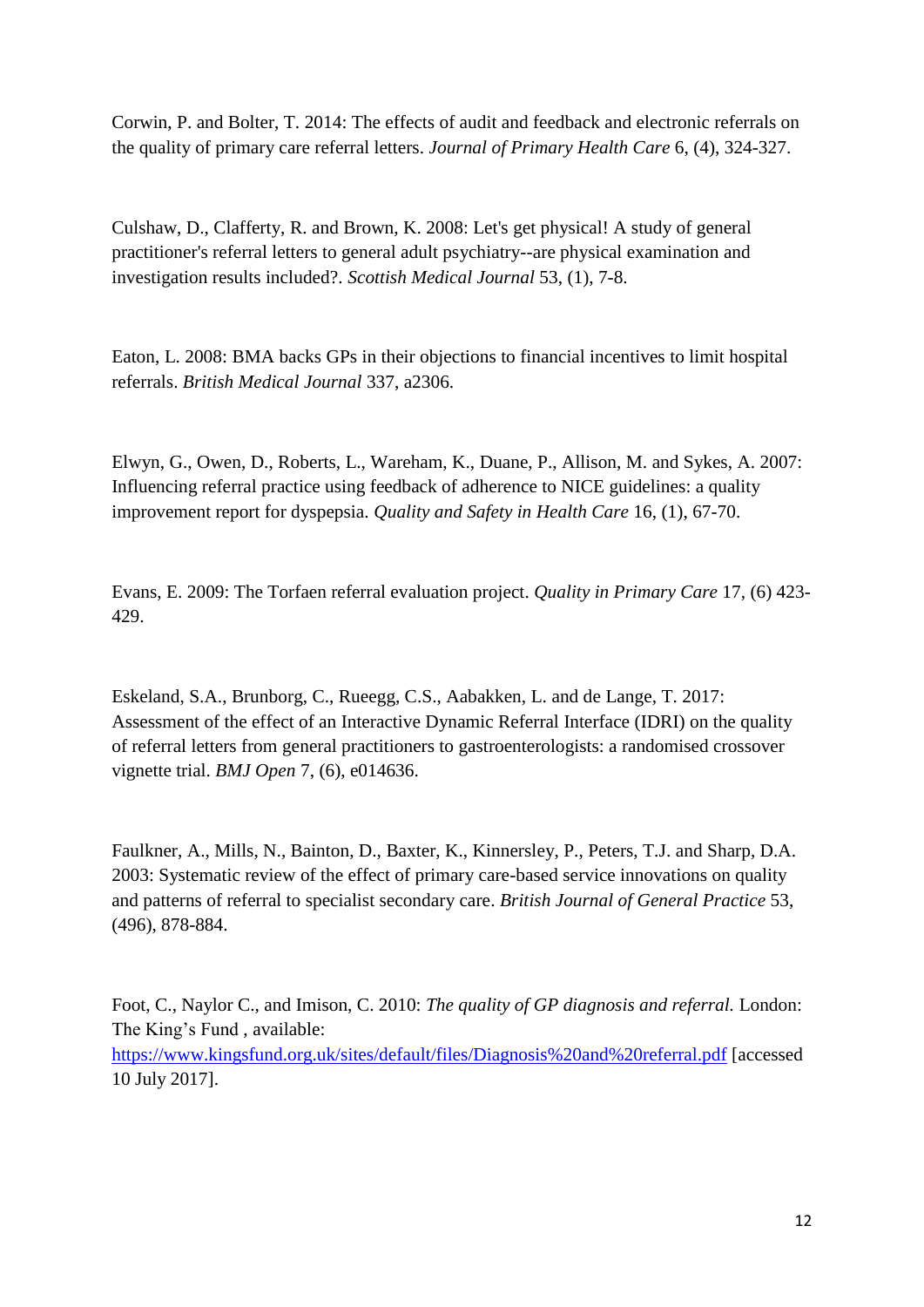Foy, R., Hempel, S., Rubenstein, L., Suttorp, M., Seelig, M., Shanman, R. and Shekelle, P.G. 2010: Meta-analysis: effect of interactive communication between collaborating primary care physicians and specialists. *Annals of Internal Medicine* 152, (4), 247-258.

Frye, A.W. and Hemmer, P.A. 2012: Program evaluation models and related theories: AMEE Guide No. 67. *Medical Teacher* 34, (5), 288-299.

Haley W.E., Beckrich, A.L., Sayre, J., McNeil, R., Fumo, P., Rao, V.M. and Lerma, E.V. 2015: Improving care coordination between nephrology and primary care: a quality improvement initiative using the renal physicians association toolkit. *American Journal of Kidney Diseases* 65, (1), 67-79.

Hysong, S.J., Esquivel, A., Sittig D.S., Paul, A.L., Espadas, D., Singh, S. and Singh, H. 2011: Towards successful coordination of electronic health record based-referrals: a qualitative analysis. *Implementation Science* 6, (84), 1-12.

Jiwa, M., Meng, X., O'Shea, C., Magin, P., Dadich, A. and Pillai V. 2014: Impact of referral letters on scheduling of hospital appointments: a randomised control trial. *British Journal of General Practice* 64, (624), 419-425.

Jiwa, M. and Dadich, A. 2013: Referral letter content: can it affect patient outcomes?. *British Journal of Healthcare Management* 19, (3), 140-146.

Jiwa, M. and Dhaliwal, S. 2012: Referral Writer: preliminary evidence for the value of comprehensive referral letters. *Quality in Primary Care* 20, (1), 39-45.

Jiwa, M. and Burr, J. 2002: GP letter writing in colorectal cancer: a qualitative study. *Current Medical Research and Opinion* 18, (6), 342-346.

Jiwa, M., Walters, S. and Cooper, C. 2002: Quality of referrals to gynaecologists: towards consensus. *The Journal of Clinical Governance*, 10, (4), 177-181.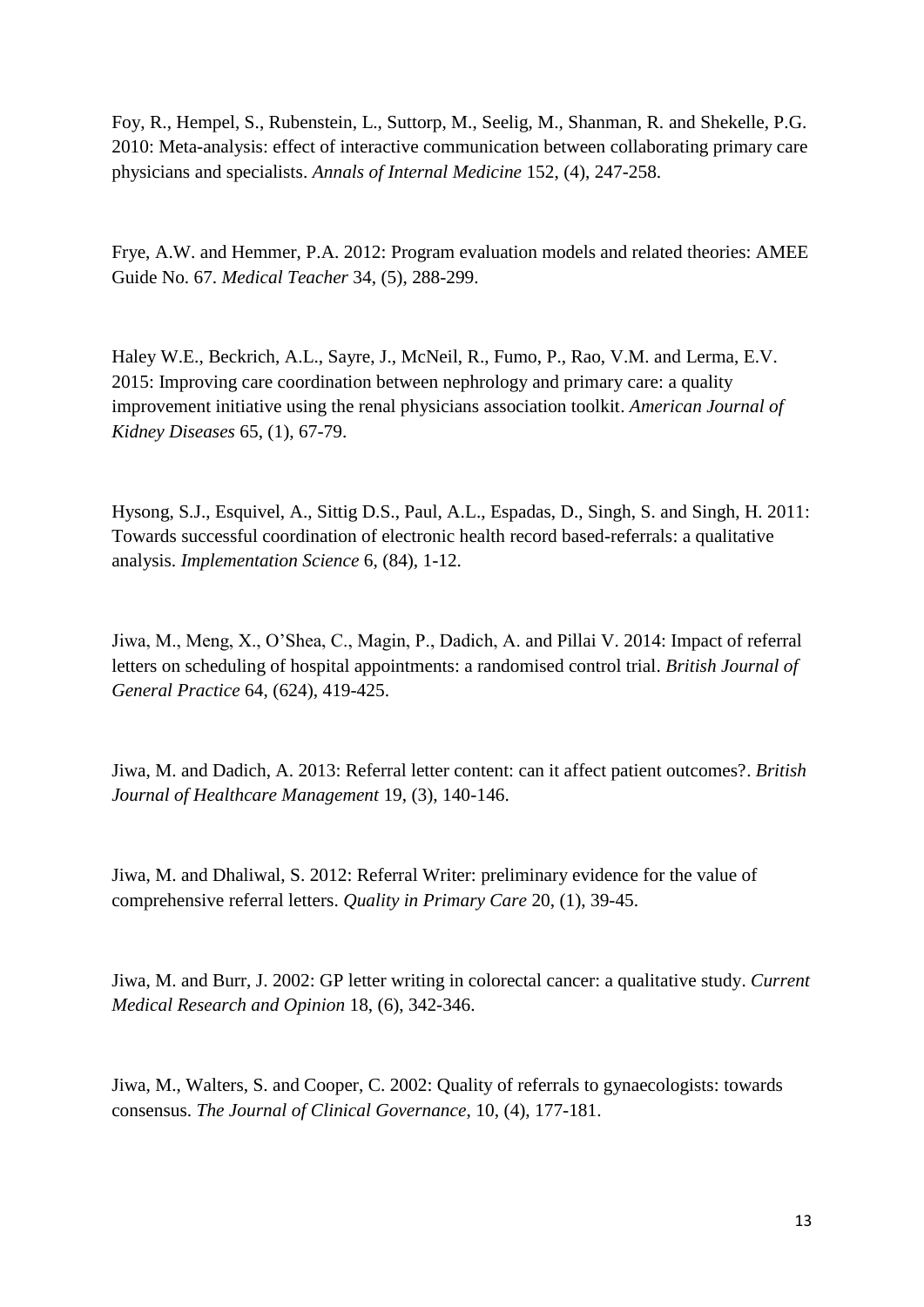Kim, Y., Chen, A.H., Keith, E., Yee, H.F. and Kushel, M.B. 2009: Not perfect, but better: primary care providers' experiences with electronic referrals in a safety net health system. *Journal of General Internal Medicine* 24, (5), 614-619.

Kirkpatrick, D. 1967: Evaluation of training. 87-122. IN Craig, R. (Eds*) Training and development handbook: A guide to human resource development*. New York: McGraw-Hill.

Knottnerus, J.A., Joosten, J. and Daams, J. 1990: Comparing the quality of referrals of general practitioners with high and average referral rates: an independent panel review. *British Journal of General Practice* 40, (334), 178-181.

Kvan, T. 2013: Evaluating learning environments for interprofessional care. *Journal of Interprofessional Care* 27, (2), 31-36.

Lewis, A., Edwards, S., Whiting, G. and Donnelly, F. 2017: Evaluating student learning outcomes in oral health knowledge and skills. *Journal of Clinical Nursing*, doi: 10.1111/jocn.14082 [Epub ahead of print]

Martinussen, P.E. 2013: Referral quality and the cooperation between hospital physicians and general practice: the role of physician and primary care factors. *Scandinavian Journal of Public Health* 41, (8), 874-82.

Mathers, N. and Mitchell, C. 2010: Are the gates to be thrown open?. *British Journal of General Practice* 60, (574), 317-318.

Nash, E., Hespe, C. and Chalkley, D. 2016: A retrospective audit of referral letter quality from general practice to an inner‐city emergency department. *Emergency Medicine Australasia* 28, (3), 313-318.

O'Donnell, C.A. 2000: Variation in GP referral rates: what can we learn from the literature?. *Family Practice* 17, (6), 462-471.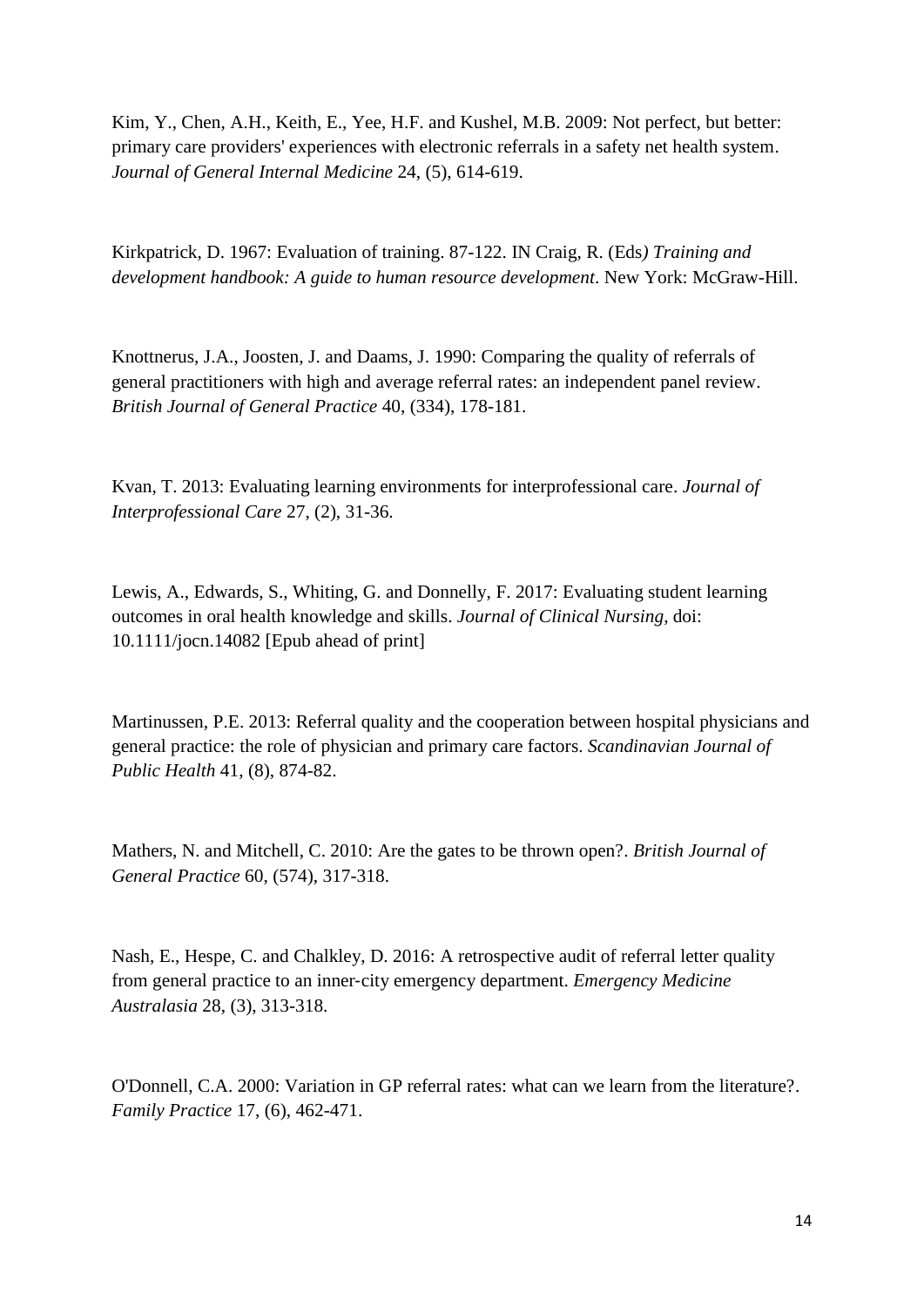O'Malley, A.S. and Reschovsky, J.D. 2011: Referral and consultation communication between primary care and specialist physicians: finding common ground. *Archives of Internal Medicine* 171, (1), 56-65.

Pawson, R., Greenhalgh, J., Brennan, C. and Glidewell, E. 2014: Do reviews of healthcare interventions teach us how to improve healthcare systems?*. Social Science & Medicine* 114, 129-137.

Ramanayake, R.P. 2013: Structured printed referral letter (form letter); saves time and improves communication. *Journal of Family Medicine and Primary Care* 2, (2), 145-148.

Rokstad, I.S., Rokstad K.S., Holmen, S., Lehmann, S. and Assmus, J. 2013: Electronic optional guidelines as a tool to improve the process of referring patients to specialized care: an intervention study. *Scandinavian Journal of Primary Health Care* 31, (3), 166-171.

Rosano, A., Loha, C.A., Falvo, R., Van der Zee, J., Ricciardi, W., Guasticchi, G. and De Belvis, A.G., 2012. The relationship between avoidable hospitalization and accessibility to primary care: a systematic review. *The European Journal of Public Health* 23, (3), 356-360.

Sampson, R., Cooper, J., Barbour, R., Polson, R. and Wilson, P. 2015: Patients' perspectives on the medical primary-secondary care interface: systematic review and synthesis of qualitative research. *British Medical Journal Open*, 5, (10), e008708.

Sabey, A. and Hardy, H. 2015: Views of newly-qualified GPs about their training and preparedness. *British Journal of General Practice* 65, (633), 270-277.

Shaw, L.J. and de Berker, D.A. 2007: Strengths and weaknesses of electronic referral: comparison of data content and clinical value of electronic and paper referrals in dermatology. *British Journal of General Practice* 57, (536), 223-224.

Su, N., Cheang, P.P. and Khalil, H. 2013: Do rhinology care pathways in primary care influence the quality of referrals to secondary care?. *Journal of Laryngology and Otology* 127, (4), 364-367.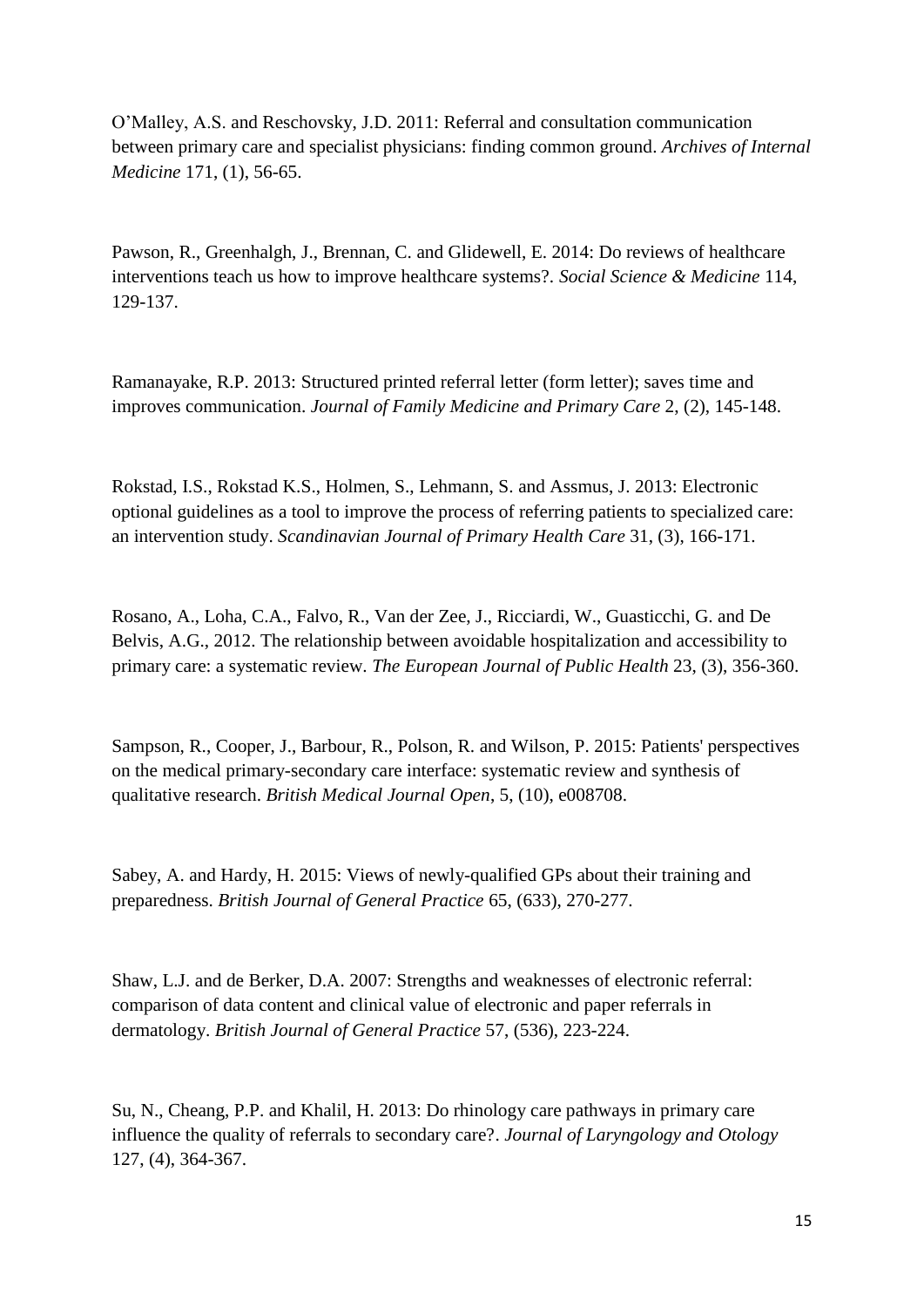Tarrant, C., Windridge, K., Baker, R., Freeman, G. and Boulton, M. 2015: Falling through gaps: primary care patients' accounts of breakdowns in experienced continuity of care. *Family Practice* 32, (1), 82-87.

Toleman, J. and Barras, M. 2007: General practitioner referral letters: are we getting the full picture?. *Internal Medicine Journal* 37, (7), 510-511.

Vermeir, P., Vandijck, D., Degroote, S., Peleman, R., Verhaeghe, R., Mortier, E., Hallaert, G., Van Dael, S., Buylaert, W. and Vogelaers, D. 2015: Communication in healthcare: a narrative review of the literature and practical recommendations. *Internal Journal of Clinical Practice* 69, (11), 1257-1267.

Wahlberg, H., Valle, P.C., Malm, S., Hovde, O. and Broderstad, A.R. 2017: The effect of referral templates on outpatient quality of care in a hospital setting: a cluster randomized controlled trial. *BMC Health Services Research* 17, (177), 1-13.

Wahlberg, H., Braaten, T. and Broderstad, A.R. 2016: Impact of referral templates on patient experience of the referral and care process: a cluster randomised trial. *BMJ Open* 6, (10), doi:10.1136/bmjopen-2016-011651.

Wahlberg, H., Valle, P.C., Malm, S. and Broderstad, A.R. 2015: Impact of referral templates on the quality of referrals from primary to secondary care: a cluster randomised trial. *BMC Health Service Research* 15 (353), 1-10.

Wright, E., Hagmayer, Y. and Grayson, I. 2015: An evidence-based referral management system: insights from a pilot study, *Primary Health Care Research & Development* 16, (4), 407-414.

Xiang, A., Smith, H., Hine, P., Mason, K., Lanza, S., Cave, A., Sergeant, J., Nicholson, Z. and Devlin, P. 2013: Impact of a referral management "gateway" on the quality of referral letters; a retrospective time series cross sectional review. *BMC Health Service Research* 13, (310), 1-7.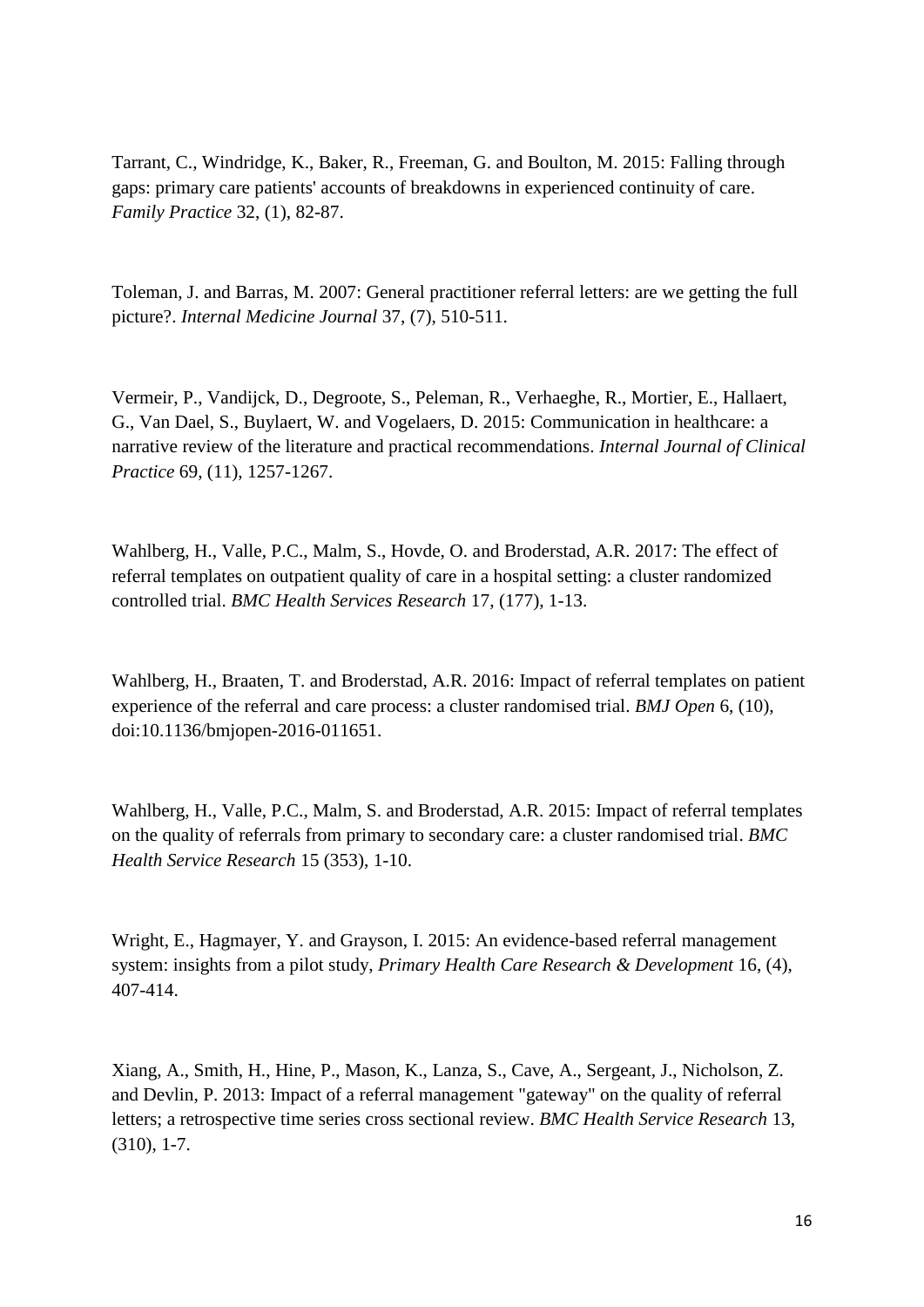Zuchowski, J.L., Rose, D.E., Hamilton, A.B., Stockdale, S.E., Meredith, L.S., Yano, E.M., Rubenstein, L.V. and Cordasco K.M. 2015: Challenges in referral communication between VHA primary care and specialty care. *Journal of General Internal Medicine* 30, (3), 305-311.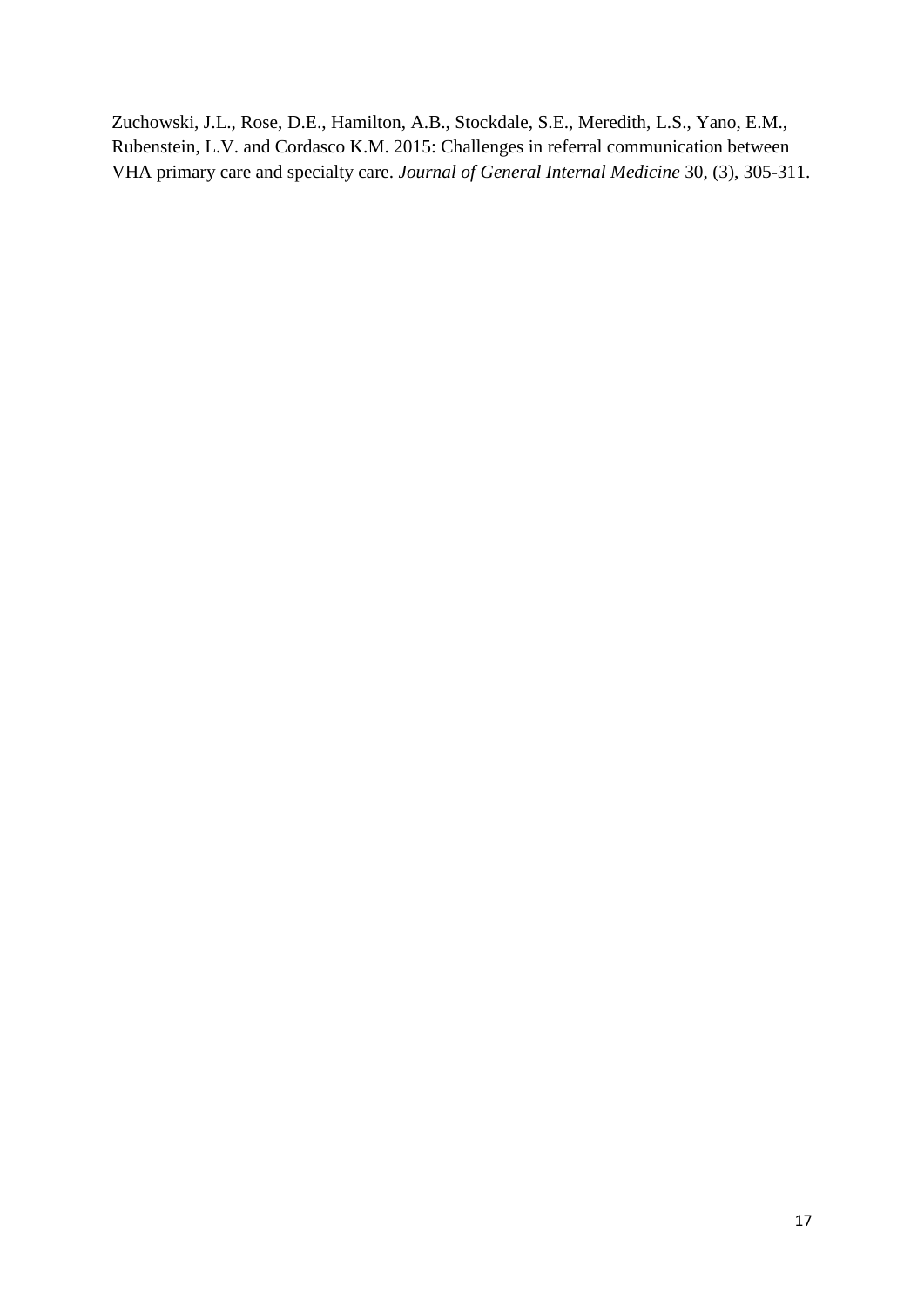# **Figure 1: Search String**

| <b>Search String 1</b>                                                                                                                                                                                                                                                          |                                   |  |
|---------------------------------------------------------------------------------------------------------------------------------------------------------------------------------------------------------------------------------------------------------------------------------|-----------------------------------|--|
| Search terms<br>'referral'/exp OR referral AND ('letter'/exp OR letter) AND gp AND<br>('secondary'/exp OR secondary) AND ('care'/exp OR care) AND ('quality'/exp<br>OR quality) AND improvement; innovation* AND patient AND information<br>AND referral* AND primary AND care* |                                   |  |
| <b>Database</b>                                                                                                                                                                                                                                                                 | <b>Results based on inclusion</b> |  |
|                                                                                                                                                                                                                                                                                 | criteria                          |  |
| <b>FMBASF</b>                                                                                                                                                                                                                                                                   | 14 results, 0 relevant            |  |
| Pubmed                                                                                                                                                                                                                                                                          | 0 results                         |  |
| Web of Science                                                                                                                                                                                                                                                                  | 27 results, 0 relevant            |  |
| PsycINFO                                                                                                                                                                                                                                                                        | 2 results, 0 relevant             |  |
| Cochrane                                                                                                                                                                                                                                                                        | 0 results                         |  |
| <b>CRD</b>                                                                                                                                                                                                                                                                      | 0 results                         |  |
| <b>Search String 2</b>                                                                                                                                                                                                                                                          |                                   |  |
| 'referral letter' AND 'primary care' AND 'secondary care'                                                                                                                                                                                                                       |                                   |  |
| <b>Database</b>                                                                                                                                                                                                                                                                 | <b>Results based on inclusion</b> |  |
|                                                                                                                                                                                                                                                                                 | criteria                          |  |
| <b>EMBASE</b>                                                                                                                                                                                                                                                                   | 98 results, 12 relevant           |  |
| Pubmed                                                                                                                                                                                                                                                                          | 75 results, 9 relevant            |  |
| Web of Science                                                                                                                                                                                                                                                                  | 67 results: 8 relevant            |  |
| PsycINFO                                                                                                                                                                                                                                                                        | 164 results, 15 relevant          |  |
| <b>CRD</b>                                                                                                                                                                                                                                                                      | 0 results                         |  |
| Cochrane                                                                                                                                                                                                                                                                        | 3 results, 0 relevant             |  |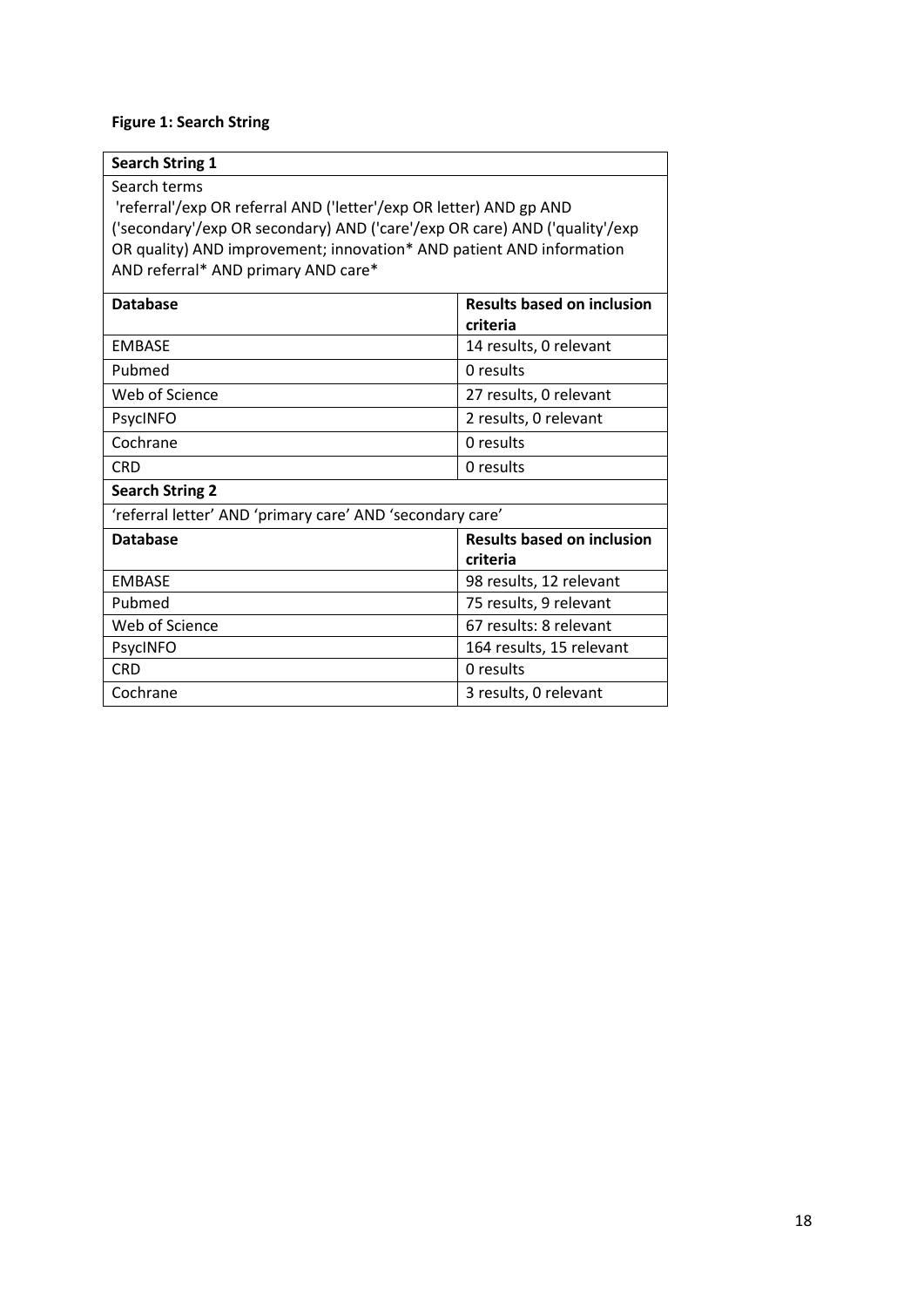# **Table 1: PICO Strategy**

|              | Keywords                                                                  |
|--------------|---------------------------------------------------------------------------|
| Problem      | "referral" OR "referrals" NOT ("discharge" OR prescrib*)                  |
| Intervention | "template" OR "templates" OR "standard" OR "standards" OR "guide" OR      |
|              | "guidelines" OR "protocol" OR "strategy" OR "system" OR "pathway"         |
| Comparator   | "primary care" OR "primary healthcare" OR "primary health-care" OR        |
|              | "primary health" NOT ("nurse" OR "nursing" OR "dentist" OR "dentistry" OR |
|              | "pharmacist" OR "pharmacy" OR "physiotherapist" OR "physiotherapy")       |
| Outcome      | "quality" OR "content" OR "patient information" OR "patient data" OR      |
|              | "continuity of care" OR "doctors knowledge" OR "background information"   |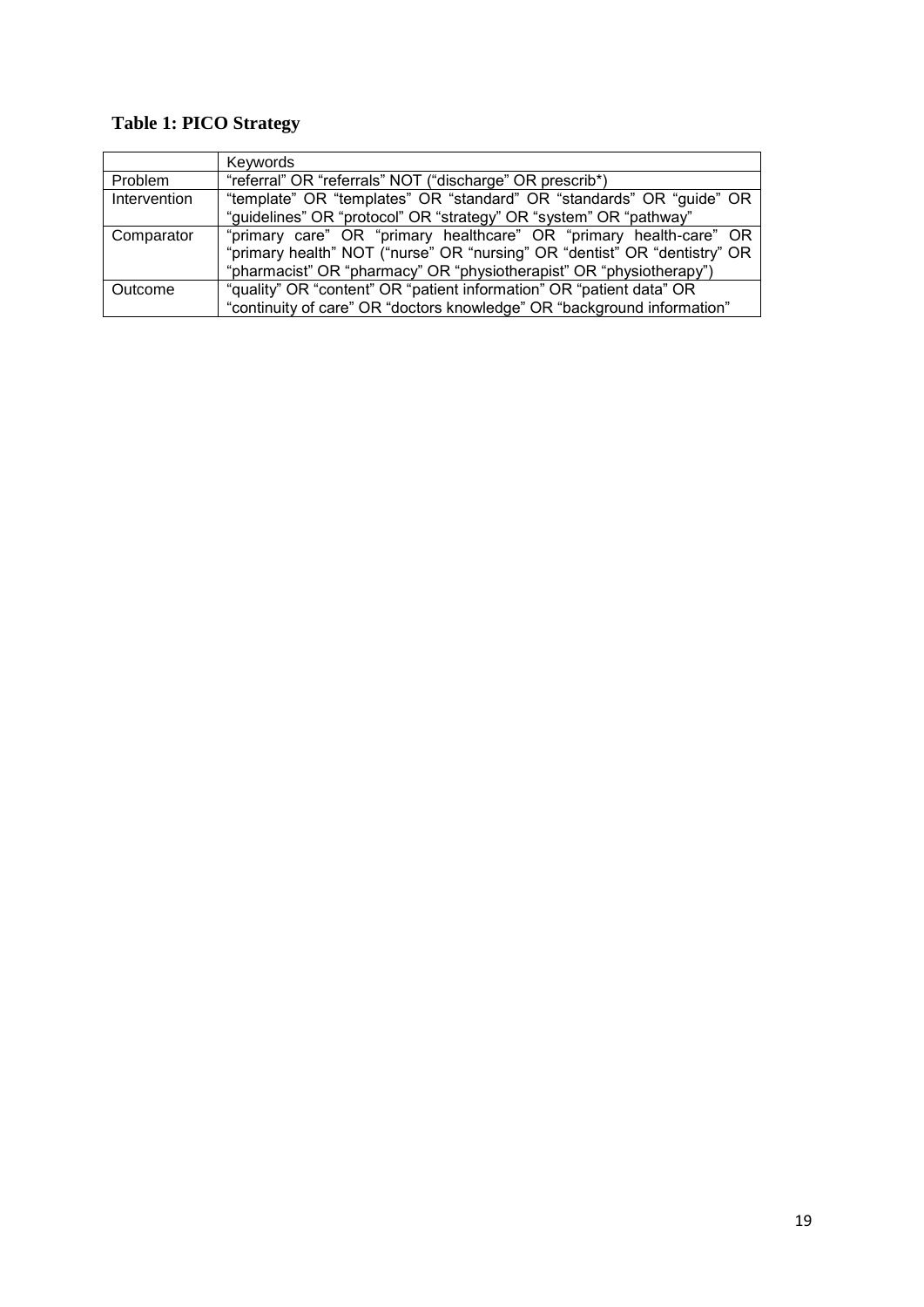# **Table 2: Description of studies**

| <b>Study</b>                | Location                                              | <b>Description</b>                                                                                                                                                                                                       | <b>Study Rigour</b>                                                                                                                                                                                                                                                                                                                                        |
|-----------------------------|-------------------------------------------------------|--------------------------------------------------------------------------------------------------------------------------------------------------------------------------------------------------------------------------|------------------------------------------------------------------------------------------------------------------------------------------------------------------------------------------------------------------------------------------------------------------------------------------------------------------------------------------------------------|
| <b>Electronic Referrals</b> |                                                       |                                                                                                                                                                                                                          |                                                                                                                                                                                                                                                                                                                                                            |
| Shaw and de Berker<br>2007  | UK, Dermatology<br>One centre only                    | Retrospective study: 131<br>electronic referrals and<br>129 paper referral<br>reviewed for quality of<br>demographic and<br>electronic referrals                                                                         | This was a small,<br>descriptive study,<br>involving retrospective<br>data analysis. Electronic<br>referrals were superior<br>at recording<br>prescription lists and<br>patients' demographics<br>compared to paper<br>referrals but difficulties<br>cited with free text may<br>reflect an inherent<br>problem with the design<br>of the proforma itself. |
| Kim et al 2009              | USA,<br>PCPs from 24 clinics                          | Self-reporting of primary<br>care providers (PCPs).<br>The study population<br>was a mixture of<br>physicians, many were<br>specialists and the study<br>setting is not<br>representative of typical<br>general practice | This was a self-report<br>design and<br>consequently, the<br>results are subject to<br>recall bias. The survey<br>was conducted online<br>and it is possible that<br>participants that were<br>more IT savvy would be<br>more inclined to<br>respond to the web-<br>based questionnaires.                                                                  |
| Nash et al 2016             | Australia,<br>One Emergency<br>Department             | Retrospective study:<br>12199 referrals reviewed<br>for quality of<br>documentation, legibility<br>and whether they<br>contained level of<br>urgency                                                                     | This study had a single<br>site and retrospective<br>design. Results may not<br>be transferrable to<br>other settings.                                                                                                                                                                                                                                     |
| Hysong et al 2011           | USA, PCPs and<br>specialists at 2 tertiary<br>centres | Qualitative study using<br>focus groups designed to<br>understand the EHR<br>system                                                                                                                                      | This qualitative study<br>was limited to<br>participants from a<br>single health network,<br>which may limit<br>transferability to other<br>health centres.                                                                                                                                                                                                |
| Zuchowski et al 2015        | USA, PCPs from 1<br>regional network                  | Mixed methods: cross<br>sectional survey of 191<br>PCPs and semi-<br>structured interviews<br>with 41 PCPs                                                                                                               | This study was confined<br>to one regional<br>network, which limits<br>the transferability of<br>results. Only PCPs were<br>interviewed for this<br>study. Involvement of                                                                                                                                                                                  |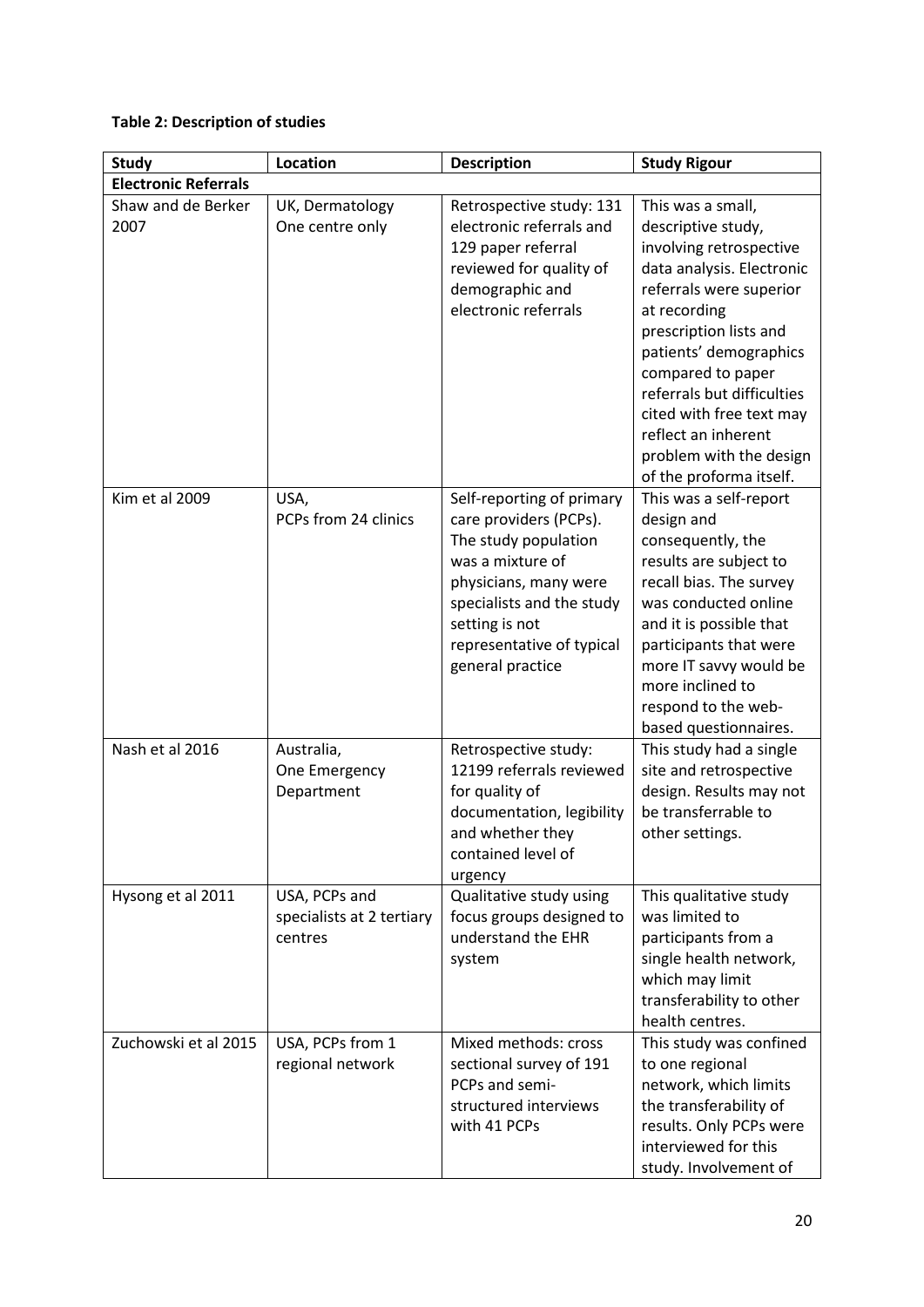|                      |                         |                                                | the specialists who<br>received the referral         |
|----------------------|-------------------------|------------------------------------------------|------------------------------------------------------|
|                      |                         |                                                | letters would had been                               |
| <b>Peer feedback</b> |                         |                                                | useful for triangulation.                            |
| <b>Evans 2009</b>    | UK, local health board, | Review of a year-long                          | This was a one-year                                  |
|                      | 3 practices and 1       | scheme that provided                           | pilot study but it was                               |
|                      | hospital                | protected time for GPs                         | limited to one region                                |
|                      |                         | and hospital consultants                       | and the authors suggest                              |
|                      |                         | to meet on a regular                           | that the intervention                                |
|                      |                         | basis to discuss referrals                     | may not be suited to                                 |
|                      |                         |                                                | other regions.                                       |
| Xiang et al 2013     | UK, 41 practices in a   | Review of referrals by                         | Both internal and                                    |
|                      | primary care team       | triaging GPs who gave<br>feedback to referring | external validity were<br>strong, as the design      |
|                      |                         | GPs on deficiencies in                         | involved a large number                              |
|                      |                         | referral letters                               | of referral letters from a                           |
|                      |                         |                                                | setting with a diverse                               |
|                      |                         |                                                | population. However,                                 |
|                      |                         |                                                | the hospital specialist                              |
|                      |                         |                                                | was not involved in                                  |
|                      |                         |                                                | assessing referral                                   |
|                      |                         |                                                | letters. There was a<br>follow up with only          |
|                      |                         |                                                | seven months between                                 |
|                      |                         |                                                | baseline and                                         |
|                      |                         |                                                | assessment periods.                                  |
| Elwyn et al 2007     | UK, 3 endoscopy units   | An intervention that                           | This study involved a                                |
|                      | in 2 hospital trusts    | aimed to introduce                             | wider timeframe - five                               |
|                      |                         | referral assessment in                         | months pre and six                                   |
|                      |                         | order to change the                            | months post                                          |
|                      |                         | proportion of referrals<br>that adhered to     | intervention data, which<br>didn't include a control |
|                      |                         | accepted guidelines, and                       | group. Authors stated                                |
|                      |                         | to assess what impact                          | that they received                                   |
|                      |                         | this might have on                             | several letters of                                   |
|                      |                         | demand for endoscopy                           | complaint from                                       |
|                      |                         | and on the referral-to-                        | clinicians voicing                                   |
|                      |                         | procedure interval                             | concerns that the                                    |
|                      |                         |                                                | system would erode                                   |
| <b>Templates</b>     |                         |                                                | clinical freedom.                                    |
| Haley et al 2015     | USA, 9 PCP and 5        | Qualitative study using                        | Familiarity with                                     |
|                      | nephrology practices    | pre- and post-                                 | interviewees may have                                |
|                      |                         | implementation                                 | introduced bias and                                  |
|                      |                         | interviews,                                    | skewed the results. The                              |
|                      |                         | questionnaires, site                           | specific patient group                               |
|                      |                         | visits, and monthly                            | attending PCPs and                                   |
|                      |                         | teleconferences were                           | nephrology practices in                              |
|                      |                         | used to ascertain                              | two locations are not                                |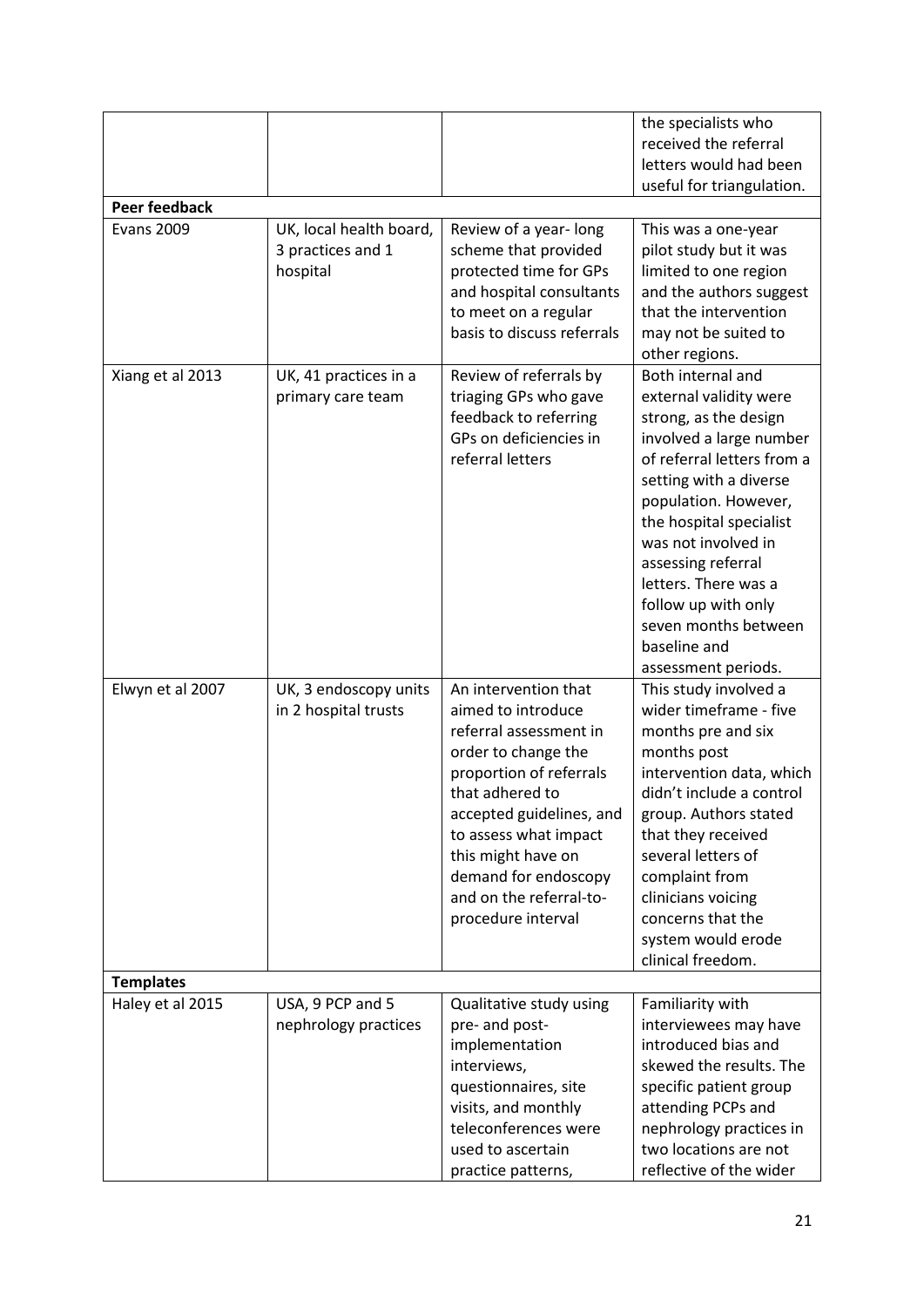|                     |                                                        | perceptions and tool use<br>and to see the level of<br>communication and<br>coordination among<br>primary care providers<br>(PCPs) and nephrologists                                                                                                                                                                                                                                                                      | healthcare system.<br>Practices were recruited<br>on a voluntary basis so<br>volunteer bias was a<br>factor in this study.                                                                                                                                                                                                                                                               |
|---------------------|--------------------------------------------------------|---------------------------------------------------------------------------------------------------------------------------------------------------------------------------------------------------------------------------------------------------------------------------------------------------------------------------------------------------------------------------------------------------------------------------|------------------------------------------------------------------------------------------------------------------------------------------------------------------------------------------------------------------------------------------------------------------------------------------------------------------------------------------------------------------------------------------|
| Rokstad et al 2013  | Norway, 210 GPs                                        | Intervention study that<br>aimed to investigate<br>whether incorporating<br>an electronic optional<br>guideline tool (EOGT) in<br>the standardized referral<br>template used by<br>general practitioners<br>(GPs) when referring<br>patients to specialized<br>care can improve<br>outpatient referral<br>appropriateness. Follow<br>up interviews were<br>conducted with the<br>intervention group who<br>used the tool. | Both the GP and<br>hospital specialist were<br>interviewed about the<br>EGOT tool, which<br>facilitates a wider range<br>of perspectives. There<br>were problems with the<br>implementation of the<br>intervention as many<br>GPs who agreed to use<br>the template did not<br>continue to do so, which<br>may reflect a problem<br>with usability of the<br>template.                   |
| Wahlberg et al 2017 | Norway, 14 primary<br>care surgeries                   | Intervention study with<br>an intervention which<br>consisted of<br>implementing referral<br>templates for<br>new referrals in four<br>clinical areas: dyspepsia;<br>suspected colorectal<br>cancer; chest pain; and<br>confirmed or suspected<br>chronic obstructive<br>pulmonary disease.                                                                                                                               | A large number of<br>assessors were involved<br>in grading the quality of<br>referrals which may<br>have implications for<br>reproducibility of the<br>findings. The authors<br>acknowledged that<br>because of the<br>retrospective nature of<br>the design, that they<br>can only assess actions<br>recorded and that there<br>may have been actions<br>performed and not<br>recorded. |
| Wahlberg et al 2016 | Norway, 14 primary<br>care surgeries and 1<br>hospital | Intervention study with<br>an intervention<br>consisted of<br>implementing referral<br>templates for<br>new referrals in four<br>clinical areas: dyspepsia;<br>suspected colorectal<br>cancer; chest pain; and<br>confirmed or suspected<br>chronic obstructive                                                                                                                                                           | This paper had a high<br>response rate (82%) but<br>the use of a short form<br>questionnaire limited<br>the depth of data that<br>was collected. The<br>authors conceded that<br>the study lacked a solid<br>analytical framework.                                                                                                                                                       |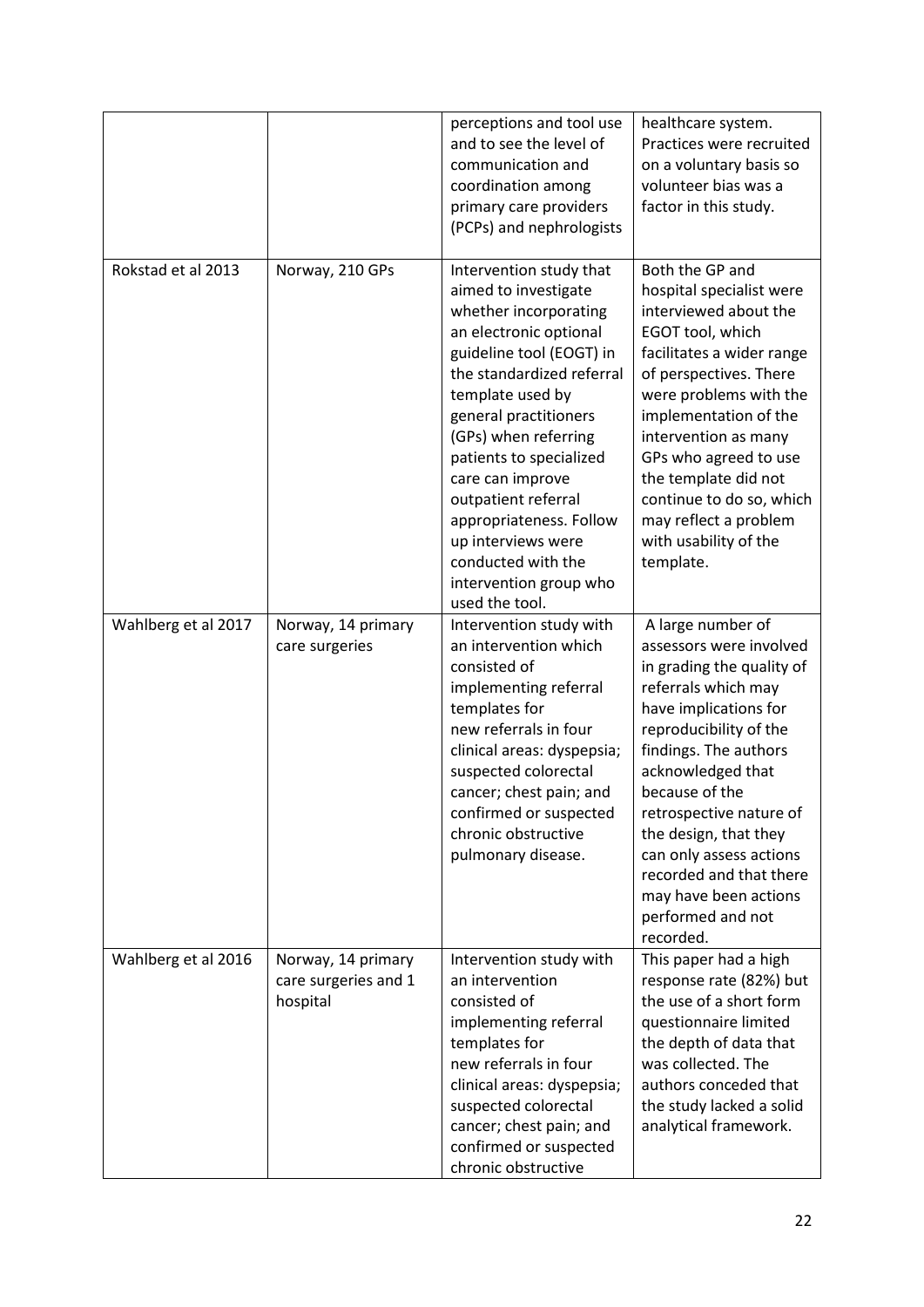|                           |                                               | pulmonary disease.                                                                                                                                                                                                                                                                    |                                                                                                                                                                                                                                                                                                                                                                                                                                                                                                                                    |
|---------------------------|-----------------------------------------------|---------------------------------------------------------------------------------------------------------------------------------------------------------------------------------------------------------------------------------------------------------------------------------------|------------------------------------------------------------------------------------------------------------------------------------------------------------------------------------------------------------------------------------------------------------------------------------------------------------------------------------------------------------------------------------------------------------------------------------------------------------------------------------------------------------------------------------|
| Wahlberg et al 2015       | Norway, 14 primary<br>care surgeries          | A cluster randomised<br>trial using referral<br>templates for patients in<br>four diagnostic groups:<br>dyspepsia, suspected<br>colorectal cancer, chest<br>pain and chronic<br>obstructive pulmonary<br>disease.                                                                     | The randomised cluster<br>design of this study lead<br>to a number of<br>problems. First, there is<br>possible bias whereby<br>more proactive GPs may<br>be inclined to use the<br>referral templates and<br>thereby skew results.<br>Second, adherence to<br>the referral template<br>may be variable<br>depending on workload<br>and time constraints.                                                                                                                                                                           |
| Jiwa et al 2014           | Australia, 102 GPs                            | Quantitative study using<br>single-blind, parallel-<br>groups, controlled<br>design with a 1:1<br>randomisation used to<br>evaluate whether<br>specialists are more<br>confident about<br>scheduling<br>appointments when<br>they receive more<br>information in referral<br>letters. | This paper took into<br>account that there was<br>no doctor-patient<br>interaction as actors are<br>used to play the role of<br>the patient. In phase<br>one, GPs were shown<br>vignettes of an actor-<br>patient performing a<br>monologue and phase<br>two, the intervention<br>group used the referral<br>software and the<br>control group did not.<br>GPs withdrew after<br>phase one in the control<br>and intervention groups<br>for reasons that were<br>not explained which<br>resulted in lower<br>numbers in phase two. |
| Jiwa and Dhaliwal<br>2012 | Australia, 10 GPs and<br>hospital specialists | Quantitative study using<br>interactive computerised<br>referral writer software<br>(RW) to explore if<br>increasing the amount of<br>relevant information<br>relayed in referral letters<br>between general<br>practitioners (GPs)                                                   | Of the ten GPs who<br>commenced the study,<br>only seven completed<br>the intervention which<br>may reflect usability<br>problems with the<br>referral software. The<br>mean number of<br>patients per practice<br>were given but not the<br>total number of patients<br>involved in the study.                                                                                                                                                                                                                                    |
| Eskeland et al 2017       | Norway, 25 GPs                                | Randomised cross over<br>vignette trial in which<br>GPs were randomised to                                                                                                                                                                                                            | Clinical vignettes were<br>used instead of real life<br>consultations in order to                                                                                                                                                                                                                                                                                                                                                                                                                                                  |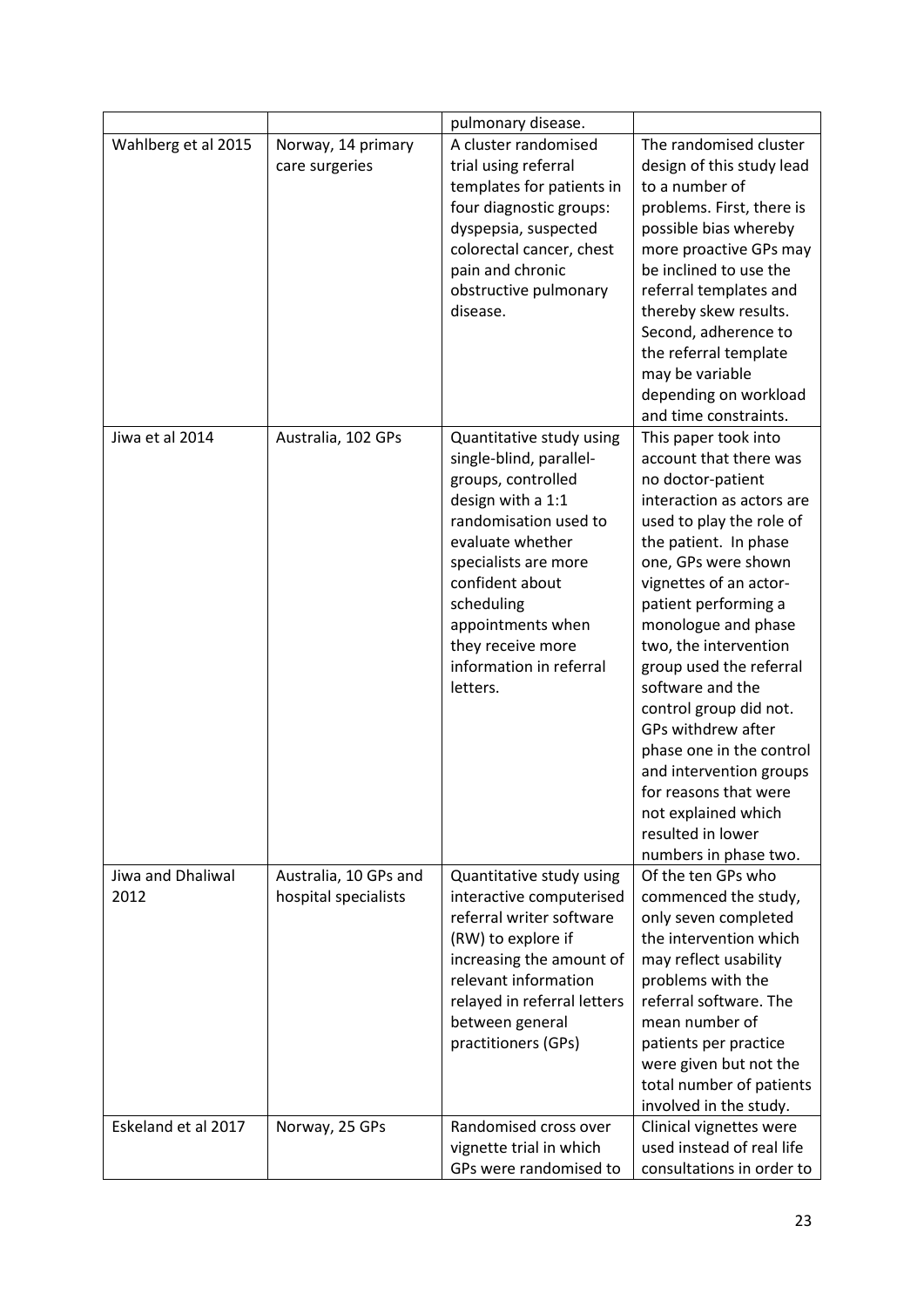|                           |                                     | a control and then<br>crossed over to an<br>intervention. The<br>intervention was a drop<br>down diagnosis-specific<br>check list                               | standardise the setting<br>but the findings are<br>therefore not reflective<br>of the interpersonal<br>interactions of which<br>general practice<br>consultations consist.<br>The system didn't<br>record all aspects of the<br>referral and this may<br>affect the validity of the<br>findings.                                                                               |
|---------------------------|-------------------------------------|-----------------------------------------------------------------------------------------------------------------------------------------------------------------|--------------------------------------------------------------------------------------------------------------------------------------------------------------------------------------------------------------------------------------------------------------------------------------------------------------------------------------------------------------------------------|
| Wright et al 2015         | UK, 13 GP practices                 | Mixed methods<br>approach was used to<br>evaluate the<br>effectiveness of the new<br>referral management<br>system                                              | Practices were recruited<br>on a voluntary basis so<br>volunteer bias was a<br>factor in this study.                                                                                                                                                                                                                                                                           |
| Corwin and Bolter<br>2014 | New Zealand, 15 GPs<br>and 2 nurses | Quantitative study using<br>a nine point checklist to<br>investigate the quality of<br>such referrals in a group<br>of general practitioners<br>(GPs) and nurse | The sample size was<br>small but quality was<br>assessed at five months<br>and again at ten months<br>after baseline. Quality<br>of referrals was<br>measured using only a<br>single tool; a nine-point<br>checklist, with some<br>letters scoring high<br>because they contained<br>a lot of information<br>despite being difficult to<br>follow and sometimes<br>incoherent. |